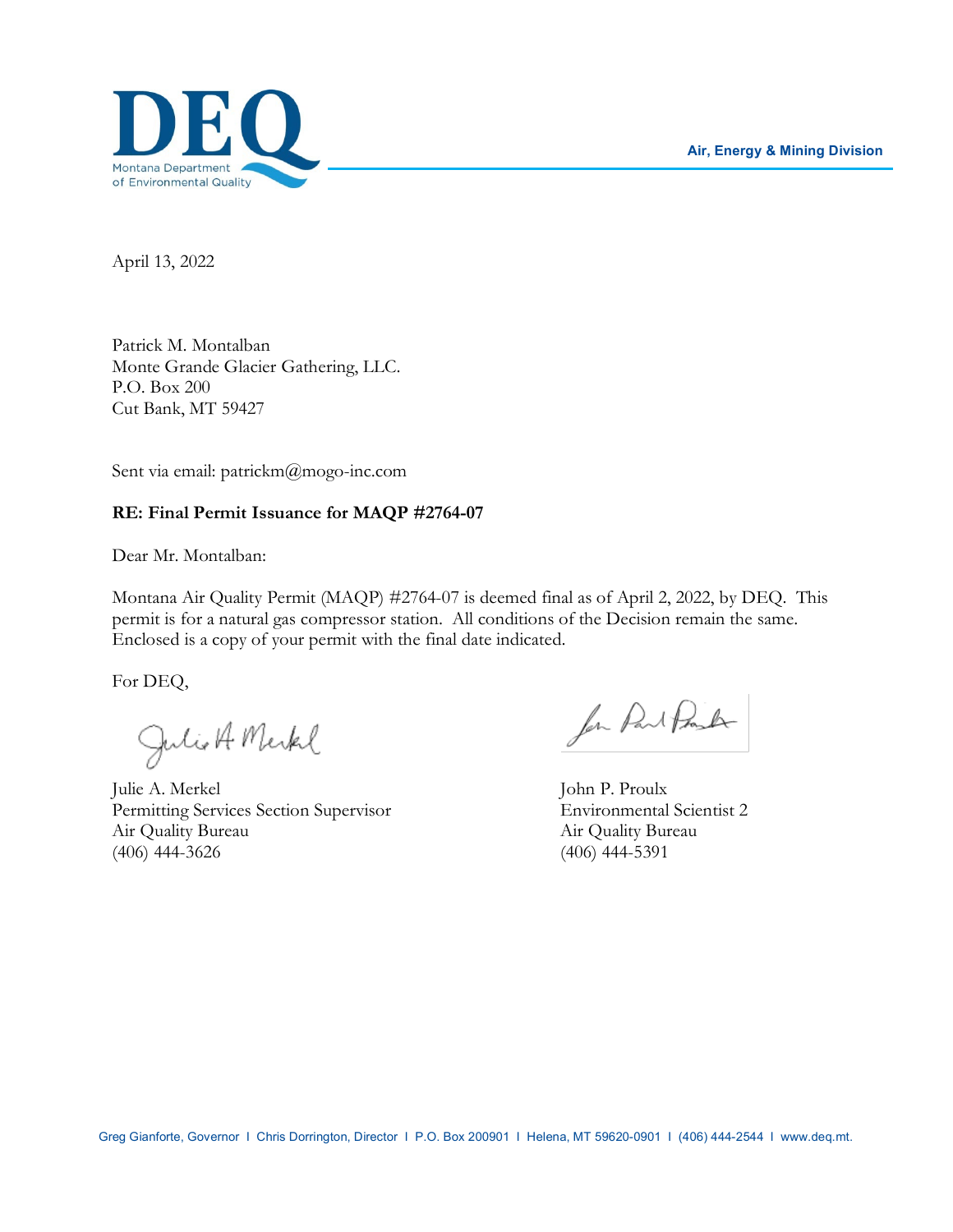**Montana Department of Environmental Quality**

**Air, Energy & Mining Division Air Quality Bureau**

THE STAY

Montana Air Quality Permit #2767-07

Monte Grande Glacier Gatherings, LLC. P.O. Box 200 Cut Bank, MT 59427

April 2, 2022

ÿ.  $0.04$ ä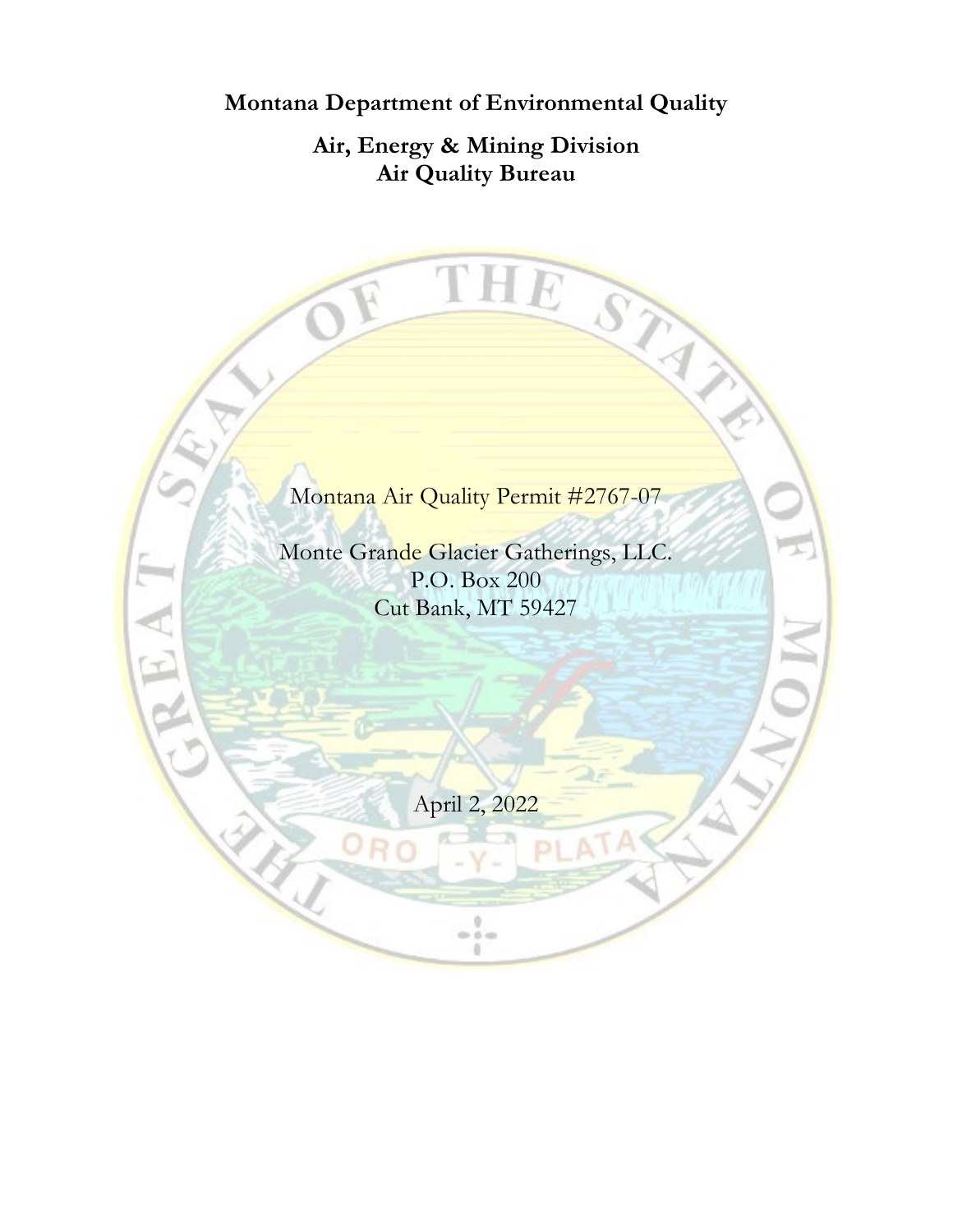#### MONTANA AIR QUALITY PERMIT

Issued To: Monte Grande Glacier Gathering, LLC. MAQP #2764-07 Cut Bank Field, Station 025 Administrative Amendment (AA) P.O. Box 200 Received: 02/23/2022 Cut Bank, MT 59427 Department Decision on AA: 03/17/2022 Permit Final: 04/02/2022

An air quality permit, with conditions, is hereby granted to Monte Grande Glacier Gathering, LLC (MGGG) - Cut Bank Field, Station 025, pursuant to Sections 75-2-204 and 211, Montana Code Annotated (MCA), as amended, and Administrative Rules of Montana (ARM) 17.8.740, *et seq*., as amended, for the following:

Section I: Permitted Facilities

A. Plant Location

The MGGG natural gas compressor station is located in the  $SE\frac{1}{4}$  of the  $SE\frac{1}{4}$  of Section 24, Township 36 North, Range 5 West, in Glacier County, Montana. The facility is known as the Cut Bank Field, Station 025. A complete list of permitted equipment is contained in Section I.A. of the permit analysis.

B. Current Permit Action

On February 23, 2022, the Department of Environmental Quality, Air Quality Bureau (DEQ) received a request to transfer ownership of the MAQP for the Cut Bank Field Station 025 from Omimex Canada, Ltd., Monte Grande Glacier Gathering, LLC. The current permit action is an administrative amendment pursuant to the ARM 17.8.764 that transfers ownership of the MAQP, as requested and updated the permit to include current DEQ language and references.

Section II: Conditions and Limitations

- A. Emission Limitations
	- 1. Emissions from the turbo-charged 825-horsepower (hp) Superior compressor engine shall not exceed the following (ARM 17.8.752 and ARM 17.8.1204):

 $NO<sub>x</sub><sup>1</sup>$  $NO<sub>x</sub><sup>1</sup>$  $NO<sub>x</sub><sup>1</sup>$  21.83 lb/hr  $CO = 3.30$  lb/hr VOC  $0.40 \text{ lb/hr}$ 

<span id="page-2-0"></span>2. MGGG shall not cause or authorize emissions to be discharged into the outdoor atmosphere, from any sources installed after November 23, 1968, that exhibit an opacity of 20% or greater averaged over 6 consecutive minutes (ARM 17.8.304).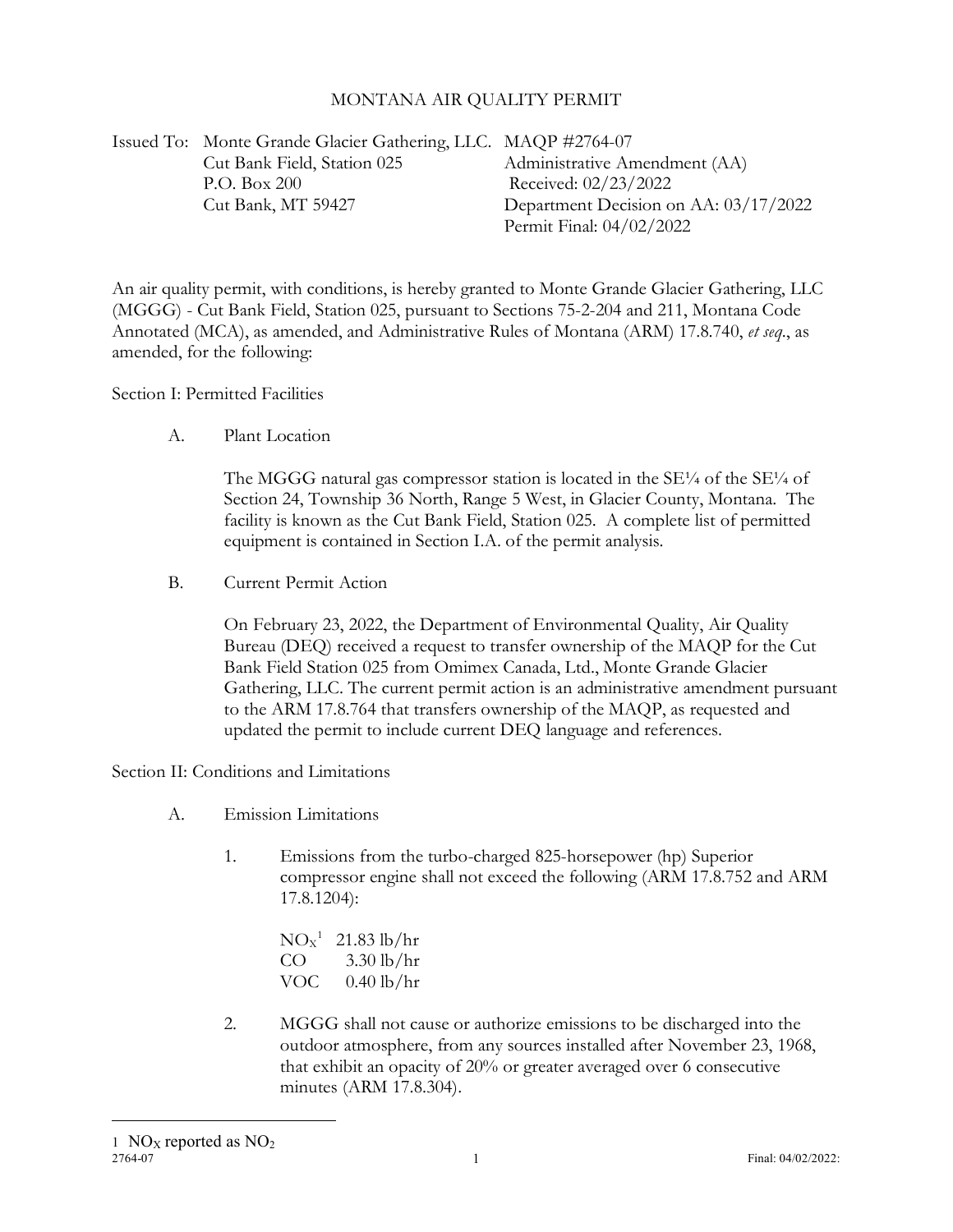- 3. MGGG shall not cause or authorize the use of any street, road, or parking lot without taking reasonable precautions to control emissions of airborne particulate matter (ARM 17.8.308).
- 4. MGGG shall treat all unpaved portions of the haul roads, access roads, parking lots, or general plant area with water and/or chemical dust suppressant as necessary to maintain compliance with the reasonable precautions limitation in Section II.A.3. (ARM 17.8.749).
- 5. MGGG shall operate all equipment to provide the maximum air pollution control for which it was designed (ARM 17.8.752).
- B. Testing Requirements
	- 1. The turbo-charged 825-hp Superior compressor engine shall be tested concurrently for nitrogen oxides  $(NO<sub>X</sub>)$  and carbon monoxide  $(CO)$  to demonstrate compliance with the conditions contained in Section II.A.1. The station was last tested February, 2003. Testing shall continue on an every-4-year basis or according to another testing/monitoring schedule as may be approved by DEQ (ARM 17.8.105 and ARM 17.8.749).
	- 2. All compliance source tests shall be conducted in accordance with the Montana Source Test Protocol and Procedures Manual (ARM 17.8.106).
	- 3. The DEQ may require further testing (ARM 17.8.105).
- C. Operational Reporting Requirements
	- 1. MGGG shall supply DEQ with annual production information for all emission points, as required by DEQ in the annual emission inventory request. The request will include, but is not limited to, all sources of emissions identified in the emission inventory contained in the permit analysis.

Production information shall be gathered on a calendar-year basis and submitted to DEQ by the date required in the Emission Inventory request. Information shall be in the units required by DEQ. This information may be used for calculating operating fees, based on actual emissions from the facility, and/or to verify compliance with permit limitations (ARM 17.8.505).

2. MGGG shall notify DEQ of any construction or improvement project conducted pursuant to ARM 17.8.745, that would include a change in control equipment, stack height, stack diameter, stack flow, stack gas temperature, source location, or fuel specifications, or would result in an increase in source capacity above its permitted operation or the addition of a new emission unit.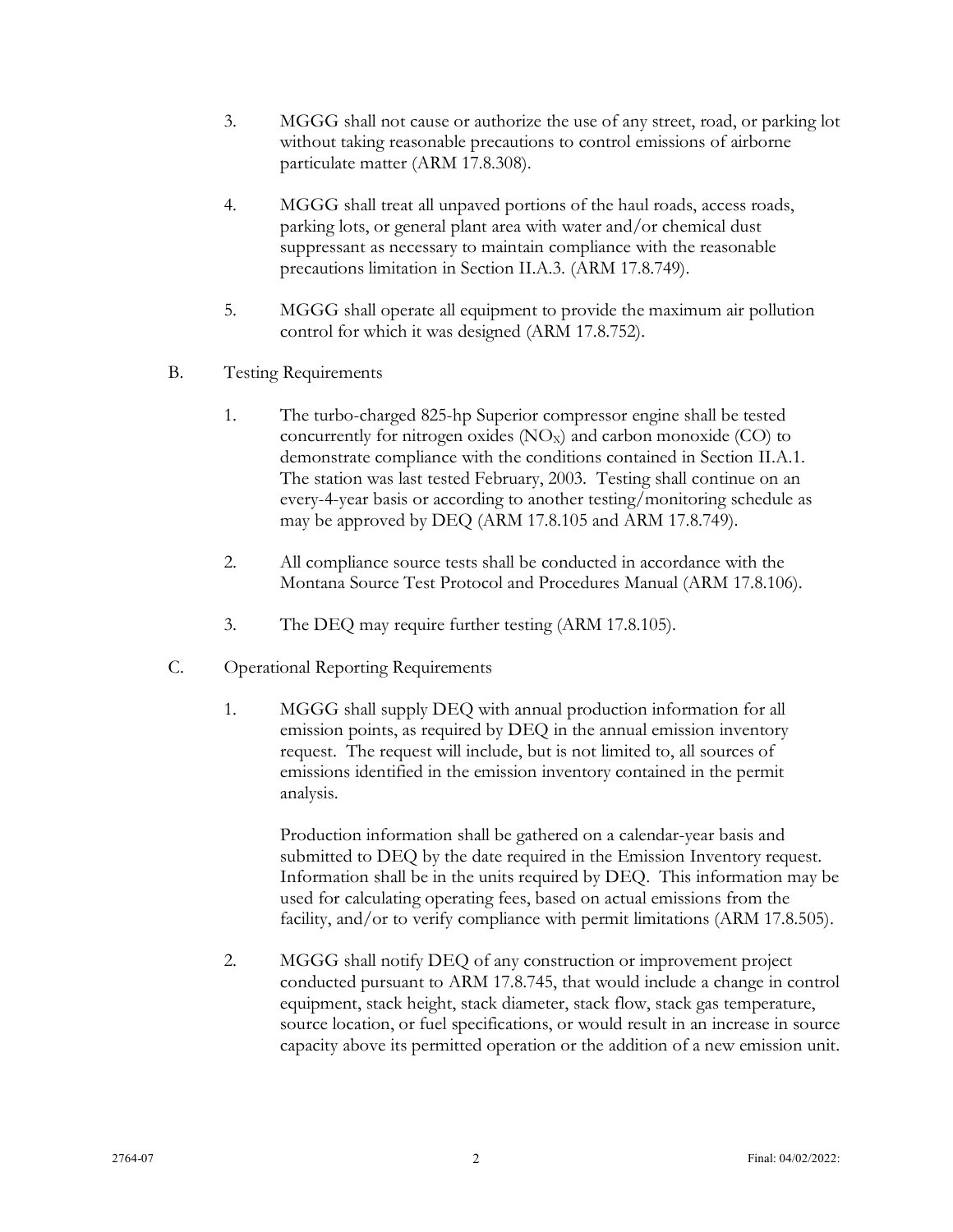The notice must be submitted to DEQ, in writing, 10 days prior to start up or use of the proposed de minimis change, or as soon as reasonably practicable in the event of an unanticipated circumstance causing the de minimis change and must include the information requested in ARM 17.8.745(1)(d) (ARM 17.8.745).

- 3. All records compiled in accordance with this permit must be maintained by MGGG as a permanent business record for at least 5 years following the date of the measurement, must be available at the plant site for inspection by DEQ, and must be submitted to DEQ upon request (ARM 17.8.749).
- 4. MGGG shall annually certify that its actual emissions are less than those that would require the source to obtain an air quality operating permit as required by ARM 17.8.1204(3)(b). The annual certification shall comply with the certification requirements of ARM 17.8.1207. The annual certification shall be submitted along with the annual Emission Inventory information.

## Section III: General Conditions

- A. Inspection MGGG shall allow DEQ's representatives access to the source at all reasonable times for the purpose of making inspections, surveys, collecting samples, obtaining data, auditing any monitoring equipment (CEMS, CERMS) or observing any monitoring or testing, and otherwise conducting all necessary functions related to this permit.
- B. Waiver The permit and all the terms, conditions, and matters stated herein shall be deemed accepted if MGGG fails to appeal as indicated below.
- C. Compliance with Statutes and Regulations Nothing in this permit shall be construed as relieving MGGG of the responsibility for complying with any applicable federal or Montana statute, rule, or standard, except as specifically provided in ARM 17.8.740, *et seq.* (ARM 17.8.756).
- D. Enforcement Violations of limitations, conditions and requirements contained herein may constitute grounds for permit revocation, penalties or other enforcement as specified in Section 75-2-401, *et seq.*, MCA.
- E. Appeals Any person or persons jointly or severally adversely affected by DEQ's decision may request, within 15 days after DEQ renders its decision, upon affidavit setting forth the grounds therefore, a hearing before the Board of Environmental Review (Board). A hearing shall be held under the provisions of the Montana Administrative Procedures Act. DEQ's decision on the application is not final unless 15 days have elapsed and there is no request for a hearing under this section. The filing of a request for a hearing postpones the effective date of DEQ's decision until the conclusion of the hearing and issuance of a final decision by the Board.
- F. Permit Inspection As required by ARM 17.8.755, Inspection of Permit, a copy of the air quality permit shall be made available for inspection by DEQ personnel at the location of the source.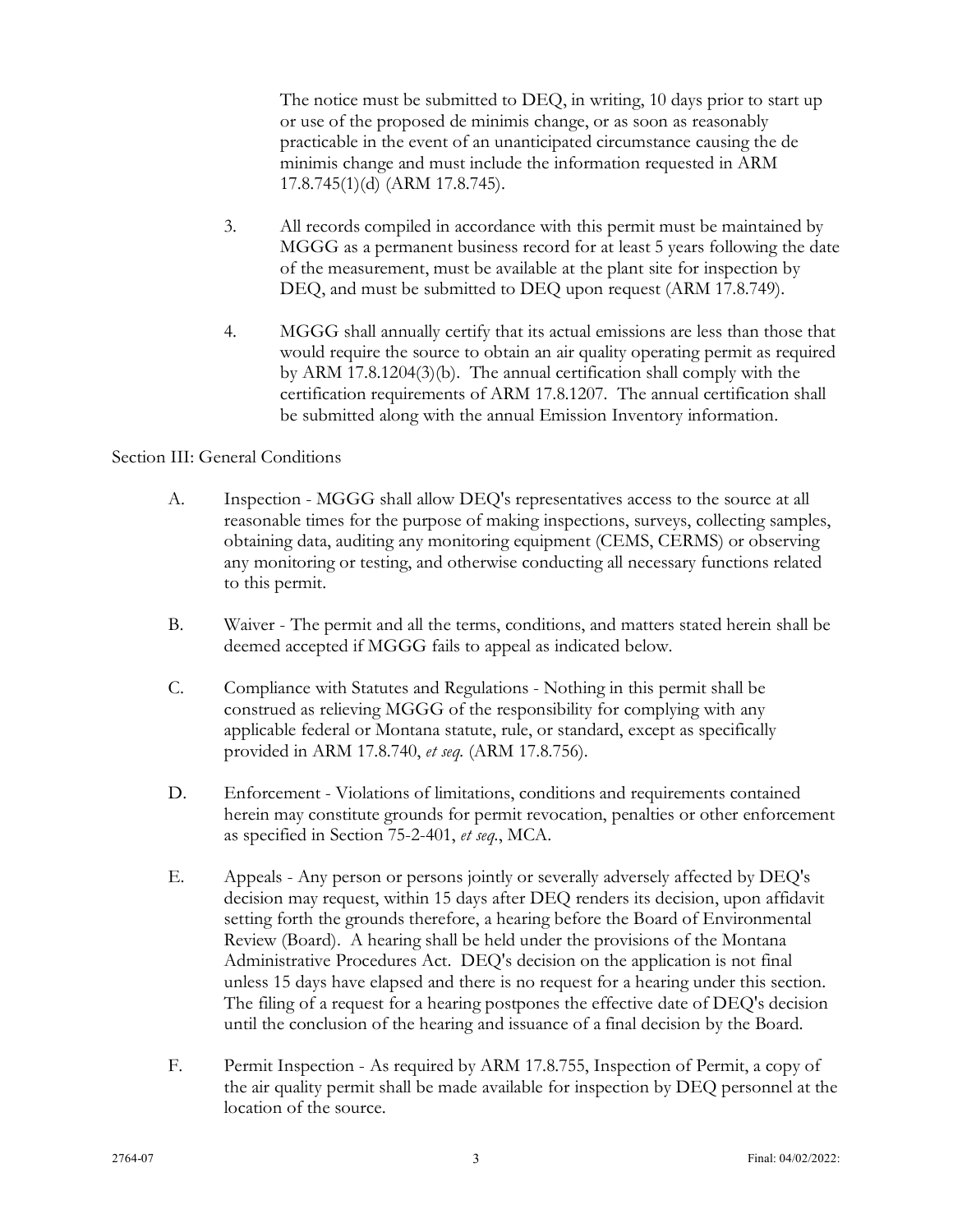G. Permit Fees - Pursuant to Section 75-2-220, MCA, as amended by the 1991 Legislature, failure to pay the annual operation fee by MGGG may be grounds for revocation of this permit, as required by that section and rules adopted thereunder by the Board.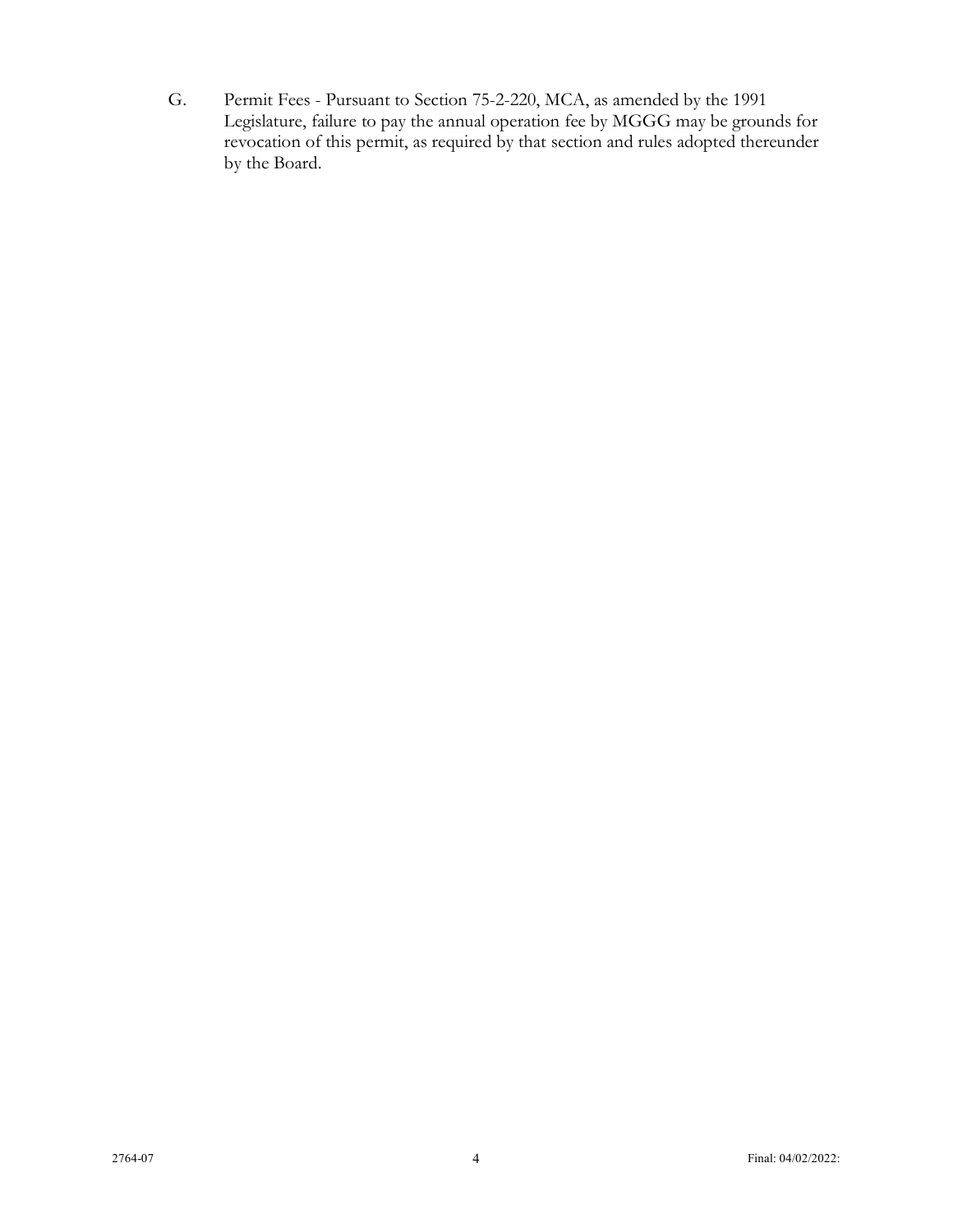## Montana Air Quality Permit (MAQP) Analysis Monte Grande Glacier Gathering, LLC. Cut Bank Field, Station 025 MAQP #2764-07

#### I. Introduction/Process Description

#### A. Permitted Equipment

Monte Grande Glacier Gathering, LLC, (MGGG) - Cut Bank Field, Station 025 operates a compressor station and associated equipment located in the SE¼ of the SE¼ of Section 24, Township 36 North, Range 5 West, Glacier County, Montana. The facility includes the following equipment:

(1) 1986 turbo-charged 825-horsepower (hp) Superior compressor engine

- (1) 1986 175-Thousand British Thermal Units (MBtu)/hr Sivalls Reboiler
- (1) 1986 120-MBtu/hr Hotomatic Heater

#### B. Source Description

The complex has two primary purposes. The first is to pump the field gas up to the required pressure in the natural gas transmission system. Compression of the gas is accomplished using the compressor described above. An engine heater provides the heat to the various station facilities.

The second purpose of the complex is to "dry" the gas as it is being processed. The gas contains some moisture, which must be removed from the system prior to being sent into the transmission system. This is accomplished with a dehydrator, commonly called a reboiler or glycol unit.

The gas is treated with a glycol solution, which absorbs the water in the gas stream. The glycol solution is then heated to about 300 degrees Fahrenheit (°F) to drive off the water and return the glycol. Burning natural gas in the dehydrator reboiler generates the heat necessary for this activity. This unit will have a heat input of approximately 175 MBtu/hr. The reboiler is small by industrial standards, having a size approximately equivalent to a typical natural gas-fired small office heating system.

## C. Permit History

On September 23, 1993, the Montana Power Company (Montana Power) was issued **MAQP #2764-00** for the operation of their compressor station and associated equipment located in the  $SE\frac{1}{4}$  of the  $SE\frac{1}{4}$  of Section 24, Township 36 North, Range 5 West, in Glacier County near Cut Bank, Montana. The station was identified as the Cut Bank Field, Station 025.

A Best Available Control Technology (BACT) determination was required for the turbo-charged 825-hp Superior compressor engine since it was not operating at the same location prior to March 16, 1979.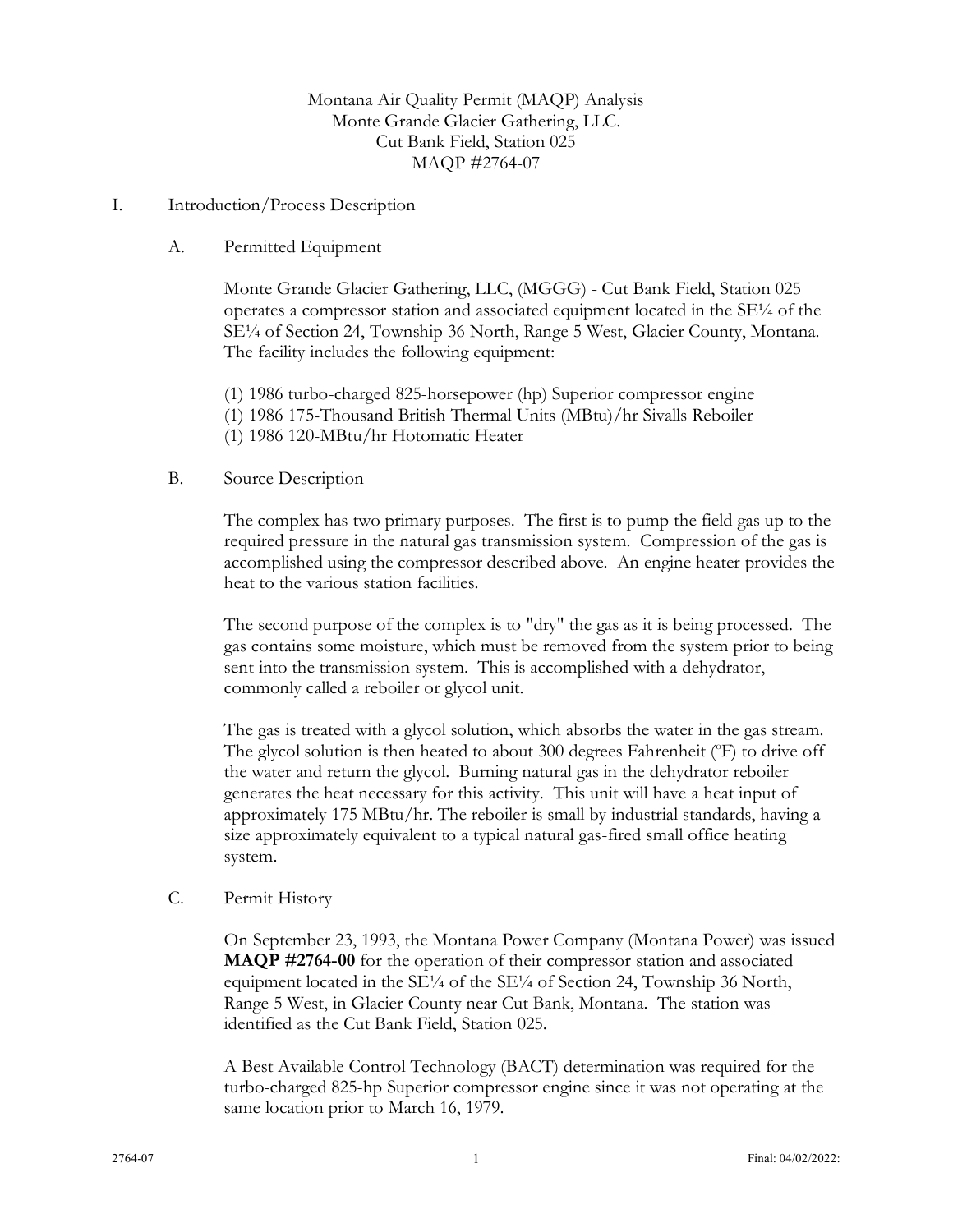Based on the BACT analysis for the turbo-charged 825-hp Superior compressor engine, the Department of Environmental Quality (DEQ) determined BACT for this source to be the proper operation of the engine to maintain compliance with the emission limitations in Section II.A.1. of the permit.

**MAQP #2764-01** was issued on February 18, 1994. The permit was updated to change units from gram per brake horsepower-hour (g/bhp-hr) to pounds per hour (lb/hr). The revision allowed for varying parameters such as engine RPM, operating load (bhp), ambient air temperature, gas temperature, site elevation, fuel gas quality, Air/Fuel Ratio (AFR), field gas conditions, etc. Rather than limit the engines to a g/bhp-hr limit, an hourly emission limit allowed operational flexibility. In addition, to clarify nitrogen oxides ( $NO_X$ ) mass emission calculations,  $NO_X$  emission limitations were identified as nitrogen dioxide (NO2). **MAQP #**2764-01 replaced MAQP #2764-00.

On September 19, 1997, **MAQP #2764-02** became final. This permit alteration placed an hourly operational limit on the Montana Power - Station 025 facility to keep the station below the emission threshold that would require the facility to obtain a Title V Operating Permit. Furthermore, the rule references were updated and additional reporting requirements were added to the permit. **MAQP #**2764-02 replaced MAQP #2764-01.

On May 23, 2001, **MAQP #2764-03** became final. Montana Power requested a name change to Montana Power Gas Company. The appropriate references in the permit were changed to reflect the name change. Montana Power also requested that the  $NO<sub>x</sub>$  emission limit be changed from 27.3 lb/hr to 21.83 lb/hr and the hourly limitation in the permit be removed. The lower emission limit was based on source tests in 1993 and 1997. Furthermore, the permit was updated to reflect the current format used for writing permits. **MAQP #2764-03** replaced MAQP #2764- 02.

On August 21, 2002, **MAQP #2764-04** became final. On January 22, 2002, DEQ received a notice of corporate merger and name change from PanCanadian Energy Resources, Inc. (PanCanadian). The letter notified DEQ that Montana Power Gas Company, Xeno, Inc., and Entech Gas Ventures, Inc. merged into North American Resources Company (NARCO) as of January 1, 2002. The letter also stated that at the same time, NARCO changed its corporate name to PanCanadian. In addition, on April 18, 2002, DEQ received a letter from PanCanadian requesting a name change from PanCanadian to EnCana Energy Resources, Inc. (EnCana). The current permit action transferred the permit from Montana Power Gas Company to EnCana and updated the permit with current permit language and rule references used by DEQ. **MAQP #2764-04** replaced MAQP #2764-03.

On April 30, 2003, DEQ received a letter from EnCana requesting DEQ remove the annual certification condition in Section II.C.4. of the permit. In addition, a letter from Encana received by DEQ May 21, 2003, requested DEQ add testing requirements, which were inadvertently removed during the last permitting action (MAQP #2764-04), back into the permit.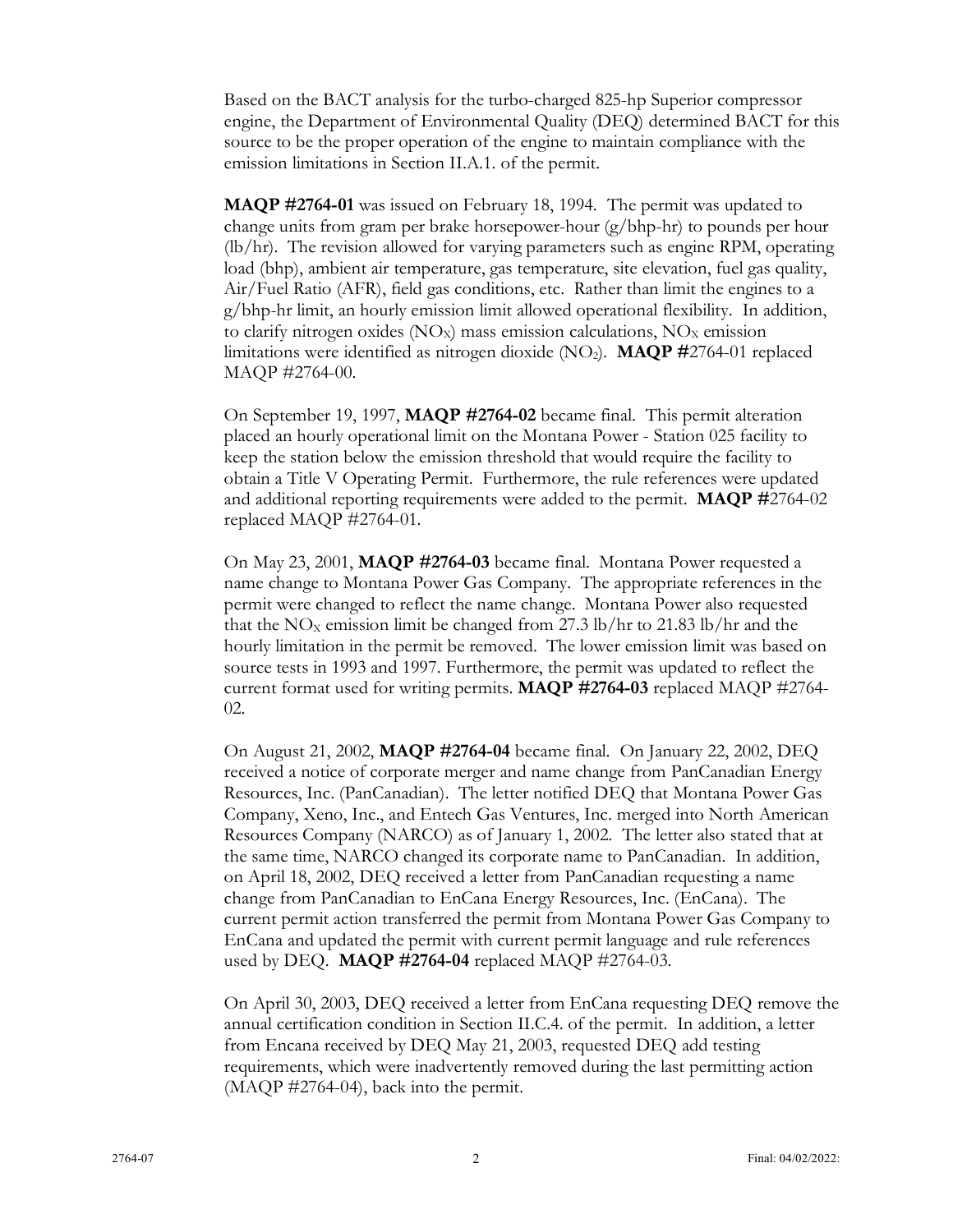On June 5, 2003, DEQ received a letter from EnCana requesting DEQ change the name on MAQP #2764-04 from EnCana to EnCana Gathering Services (USA), Inc. (EnCana Gathering). This permit action did not remove Section II.C.4. from the permit because the Potential To Emit (PTE) from the source would be above 100 tons per year for a single pollutant without the imposition of the voluntary emission limits. This permit action added the testing requirements back into the permit, changed the name from EnCana to EnCana Gathering, and updated the permit to reflect current permit language and rule references used by DEQ. **MAQP #2764-05** replaced MAQP #2764-04.

On March 5, 2004, DEQ received a letter from Omimex requesting DEQ change the corporate name on MAQP #2764-05 from EnCana Gathering to Omimex. The permit action changed the corporate name and updated the permit to reflect current permit language and rule references on MAQP #2764-05. **MAQP #2764-06** replaces MAQP #2764-05.

D. Current Permit Action

On February 23, 2022, the Department of Environmental Quality, Air Quality Bureau (DEQ) received a request to transfer ownership of the MAQP for the Cut Bank Field, Station 025 from Omimex Canada, Ltd., Monte Grande Glacier Gathering, LLC. The current permit action is an administrative amendment pursuant to the ARM 17.8.764 that transfers ownership of the MAQP, as requested and updated the permit to include current DEQ language and references. **MAQP #2764-07** replaces MAQP #2764-06.

E. Additional Information

Additional information, such as applicable rules and regulations, BACT/Reasonably Available Control Technology (RACT) determinations, air quality impacts, and environmental assessments, is included in the analysis associated with each change to the permit.

II. Applicable Rules and Regulations

The following are partial explanations of some applicable rules and regulations that apply to the facility. The complete rules are stated in the Administrative Rules of Montana (ARM) and are available, upon request, from DEQ. Upon request, DEQ will provide references for the locations of complete copies of all applicable rules and regulations or copies where appropriate.

- A. ARM 17.8, Subchapter 1 General Provisions, including, but not limited to:
	- 1. ARM 17.8.101 Definitions. This rule is a list of applicable definitions used in this subchapter, unless indicated otherwise in a specific subchapter.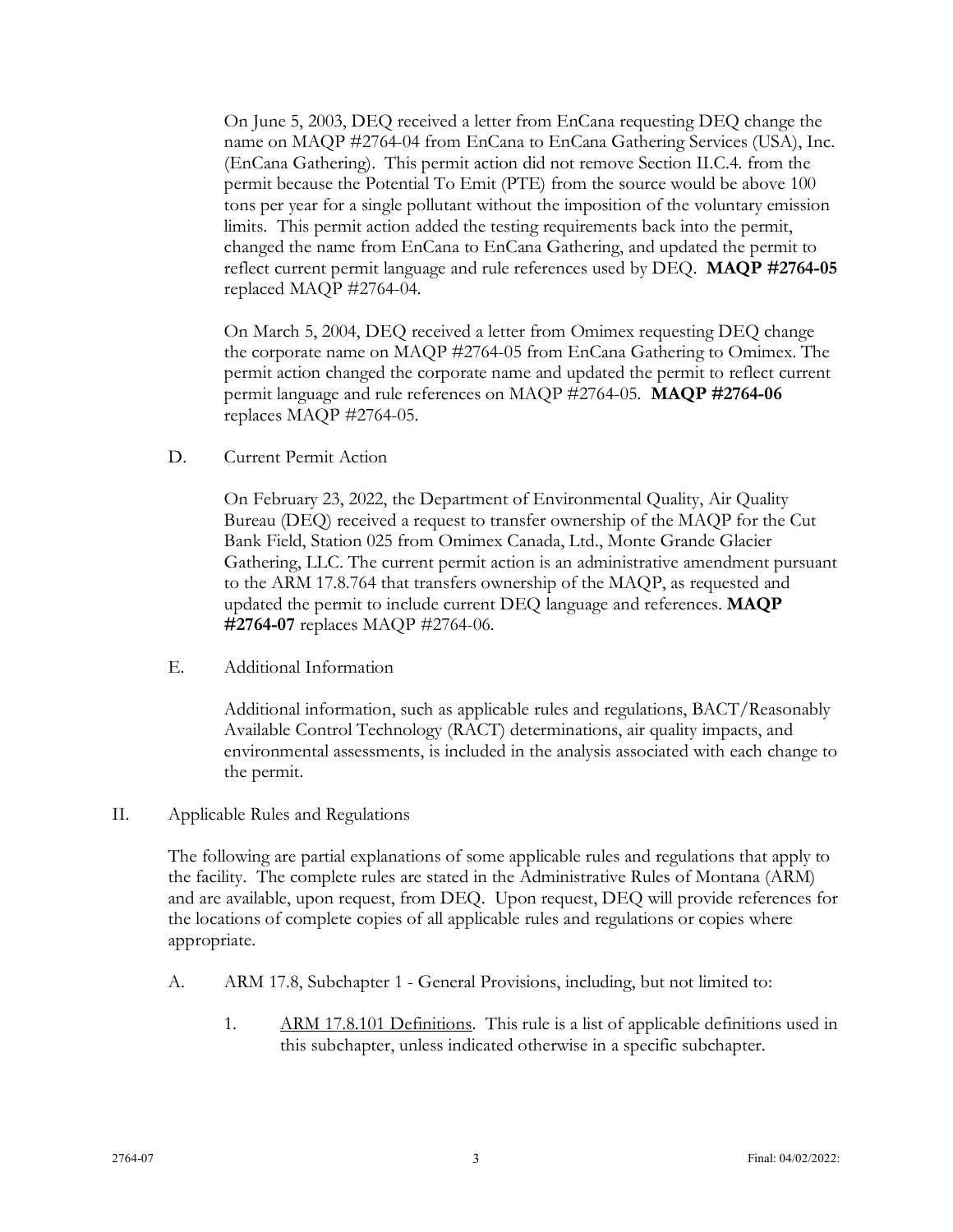- 2. ARM 17.8.105 Testing Requirements. Any person or persons responsible for the emission of any air contaminant into the outdoor atmosphere shall, upon written request of DEQ, provide the facilities and necessary equipment, (including instruments and sensing devices), and shall conduct tests, emission or ambient, for such periods of time as may be necessary using methods approved by DEQ.
- 3. ARM 17.8.106 Source Testing Protocol. The requirements of this rule apply to any emission source testing conducted by DEQ, any source, or other entity as required by any rule in this chapter, or any permit or order issued pursuant to this chapter, or the provisions of the Clean Air Act of Montana, 75-2-101, *et seq*., Montana Code Annotated (MCA).

MGGG shall comply with all requirements contained in the Montana Source Test Protocol and Procedures Manual, including, but not limited to, using the proper test methods and supplying the required reports. A copy of the Montana Source Test Protocol and Procedures Manual is available from DEQ upon request.

- 4. ARM 17.8.110 Malfunctions. (2) DEQ must be notified promptly by telephone whenever a malfunction occurs that can be expected to create emissions in excess of any applicable emission limitation or to continue for a period greater than 4 hours.
- 5. ARM 17.8.111 Circumvention. (1) No person shall cause or permit the installation or use of any device or any means that, without resulting in reduction in the total amount of air contaminant emitted, conceals or dilutes an emission of air contaminant that would otherwise violate an air pollution control regulation. (2) No equipment that may produce emissions shall be operated or maintained in such a manner as to create a public nuisance.
- B. ARM 17.8, Subchapter 2 Ambient Air Quality, including, but not limited to:
	- 1. ARM 17.8.204 Ambient Air Monitoring
	- 2. ARM 17.8.210 Ambient Air Quality Standards for Sulfur Dioxide
	- 3. ARM 17.8.211 Ambient Air Quality Standards for Nitrogen Dioxide
	- 4. ARM 17.8.212 Ambient Air Quality Standards for Carbon Monoxide
	- 5. ARM 17.8.213 Ambient Air Quality Standard for Ozone
	- 6. ARM 17.8.214 Ambient Air Quality Standard for Hydrogen Sulfide
	- 7. ARM 17.8.220 Ambient Air Quality Standard for Settled Particulate Matter
	- 8. ARM 17.8.221 Ambient Air Quality Standard for Visibility
	- 9. ARM 17.8.222 Ambient Air Quality Standard for Lead
	- 10. ARM 17.8.223 Ambient Air Quality Standard for PM<sub>10</sub>

MGGG must maintain compliance with the applicable ambient air quality standards.

C. ARM 17.8, Subchapter 3 - Emission Standards, including, but not limited to: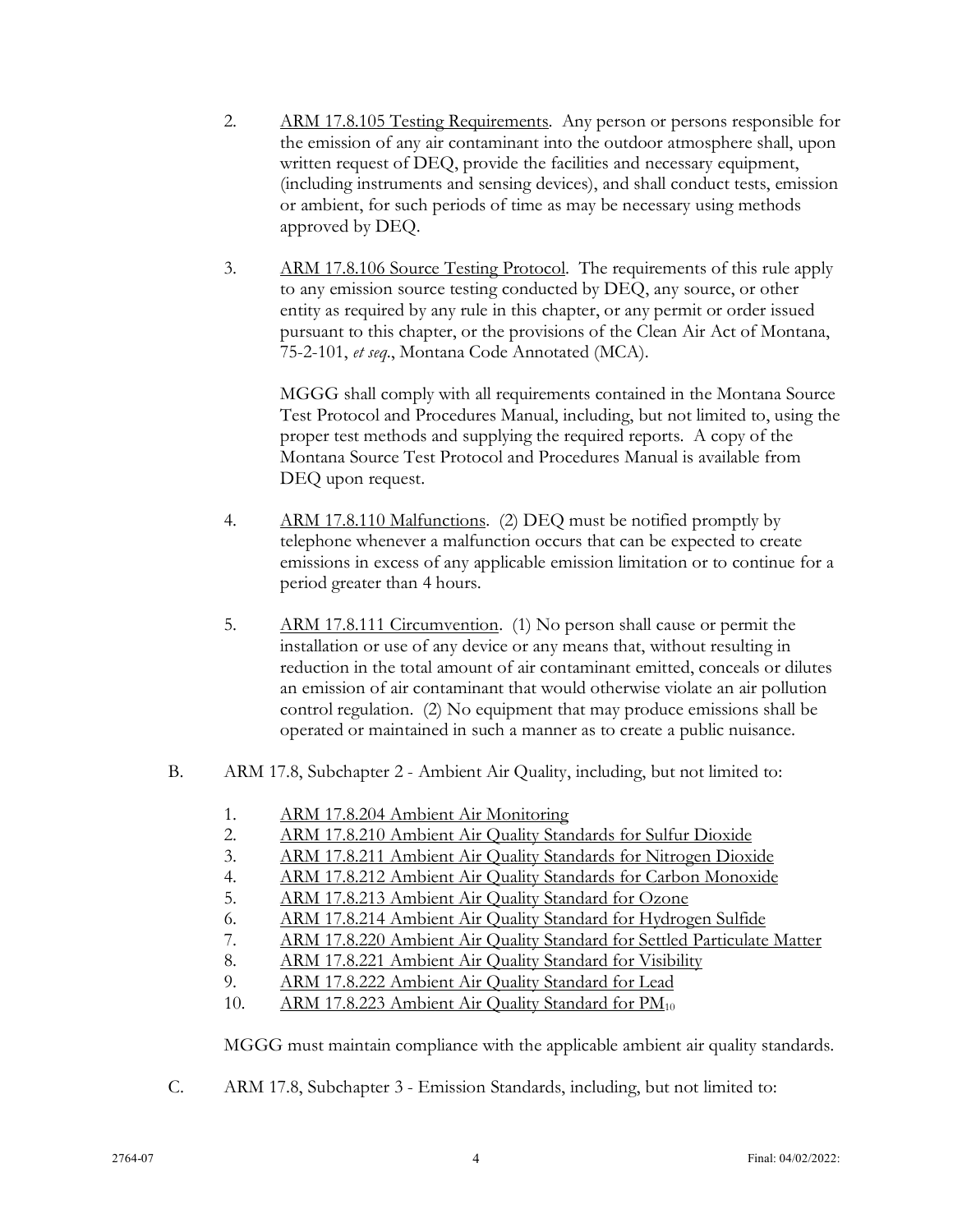- 1. ARM 17.8.304 Visible Air Contaminants. (1) This rule requires that no person may cause or authorize emissions to be discharged to an outdoor atmosphere from any source installed on or before November 23, 1968, that exhibit an opacity of 40% or greater averaged over 6 consecutive minutes. (2) This rule requires that no person may cause or authorize emissions to be discharged to an outdoor atmosphere from any source installed after November 23, 1968, that exhibit an opacity of 20% or greater averaged over 6 consecutive minutes.
- 2. ARM 17.8.308 Particulate Matter, Airborne. (1) This rule requires an opacity limitation of less than 20% for all fugitive emissions sources, and that reasonable precautionary measures be taken to control emissions of airborne particulate matter. (2) Under this rule, MGGG shall not cause or authorize the use of any street, road, or parking lot without taking reasonable precautions to control emissions of airborne particulate matter.
- 3. ARM 17.8.309 Particulate Matter, Fuel Burning Equipment. This rule requires that no person shall cause, allow, or permit to be discharged into the atmosphere particulate matter caused by the combustion of fuel in excess of the amount determined by this rule.
- 4. ARM 17.8.310 Particulate Matter, Industrial Process. This rule requires that no person shall cause, allow, or permit to be discharged into the atmosphere particulate matter in excess of the amount set fourth in this rule.
- 5. ARM 17.8.322 Sulfur Oxide Emissions--Sulfur in Fuel. (5) Commencing July 1, 1971, no person shall burn any gaseous fuel containing sulfur compounds in excess of 50 grains per 100 cubic feet of gaseous fuel, calculated as hydrogen sulfide at standard conditions. MGGG will burn pipeline quality natural gas in the permitted equipment, which will meet this limitation.
- 6. ARM 17.8.324 Hydrocarbon Emissions--Petroleum Products. (3) No person shall load or permit the loading of gasoline into any stationary tank with a capacity of 250 gallons or more from any tank truck or trailer, except through a permanent submerged fill pipe, unless such tank is equipped with a vapor loss control device as described in (1) of this rule, or is a pressure tank as described in (1) of this rule.
- 7. ARM 17.8.340 Standards of Performance for New Stationary Sources and Emission Guidelines for Existing Sources. This rule incorporates, by reference, 40 CFR 60, Standards of Performance for New Stationary Sources (NSPS). This facility is not an NSPS affected source because it does not meet the definition of any NSPS subpart defined in 40 CFR 60.
- 8. ARM 17.8.342 Emission Standards for Hazardous Air Pollutants for Source Categories. The source, as defined and applied in 40 CFR 63, shall comply with the requirements of 40 CFR 63, as listed below: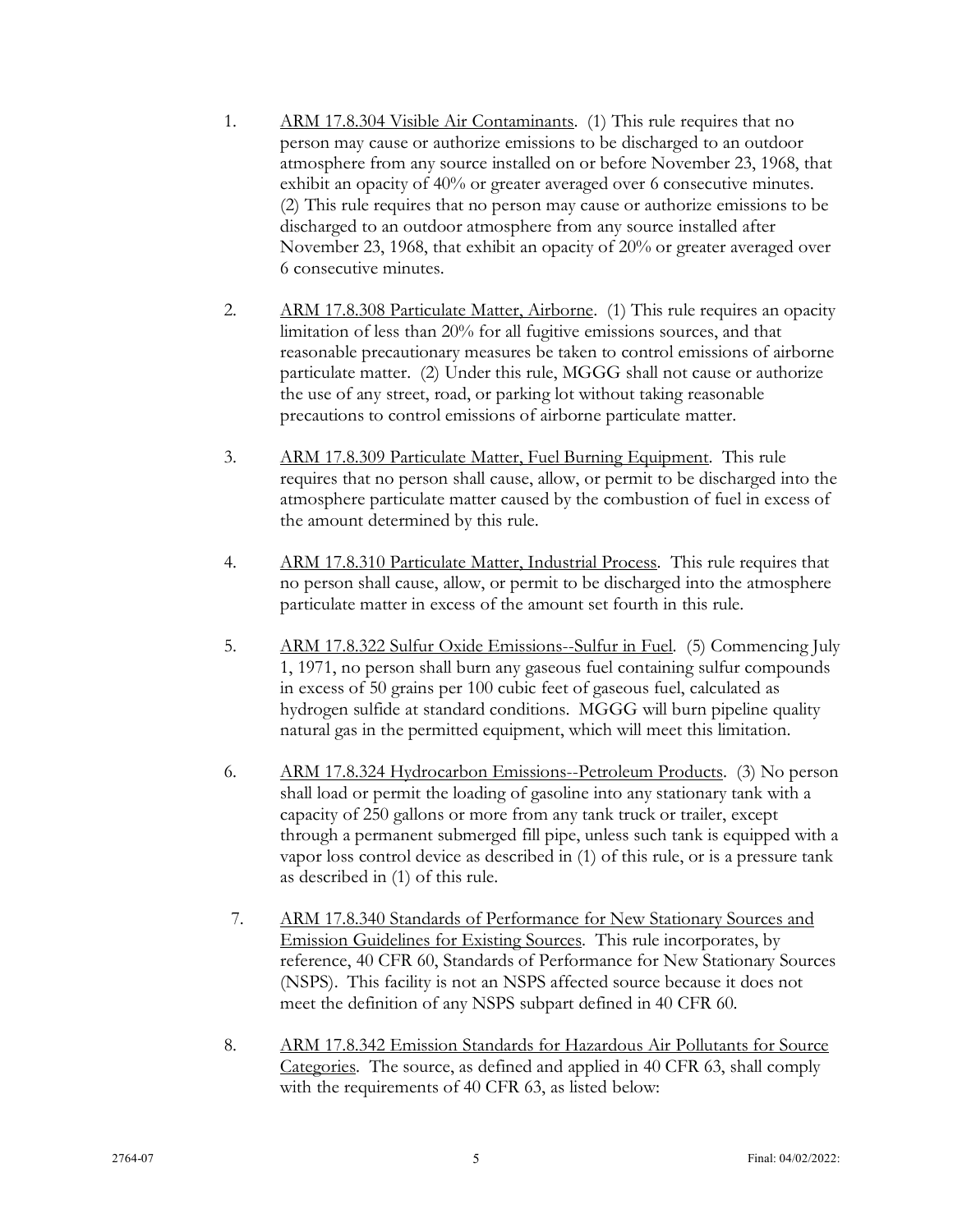40 CFR 63, Subpart HH - National Emission Standards for Hazardous Air Pollutants From Oil and Natural Gas Production Facilities. Owners or operators of oil and natural gas production facilities, as defined and applied in 40 CFR Part 63, shall comply with the applicable provisions of 40 CFR Part 63, Subpart HH. In order for a natural gas production facility to be subject to 40 CFR Part 63, Subpart HH requirements, certain criteria must be met. First, the facility must be a major source of Hazardous Air Pollutants (HAP) as determined according to paragraphs  $(a)(1)(i)$  through  $(a)(1)(iii)$  of 40 CFR 63, Subpart HH. Second, a facility that is determined to be major for HAPs must also either process, upgrade, or store hydrocarbon liquids prior to the point of custody transfer, or process, upgrade, or store natural gas prior to the point at which natural gas enters the natural gas transmission and storage source category or is delivered to a final end user. Third, the facility must also contain an affected source as specified in paragraphs (b)(1) through (b)(4) of 40 CFR Part 63, Subpart HH. Finally, if the first three criteria are met, and the exemptions contained in paragraphs  $(e)(1)$  and  $(e)(2)$ of 40 CFR Part 63, Subpart HH do not apply, the facility is subject to the applicable provisions of 40 CFR Part 63, Subpart HH. Because the facility is not a major source of HAPs, MGGG is not subject to the provisions of 40 CFR Part 63, Subpart HH.

40 CFR 63, Subpart HHH National Emission Standards for Hazardous Air Pollutants From Natural Gas Transmission and Storage Facilities. Owners or operators of natural gas transmission or storage facilities, as defined and applied in 40 CFR Part 63, shall comply with the standards and provisions of 40 CFR Part 63, Subpart HHH. In order for a natural gas transmission and storage facility to be subject to 40 CFR Part 63, Subpart HHH requirements, certain criteria must be met. First, the facility must transport or store natural gas prior to the gas entering the pipeline to a local distribution company or to a final end user if there is no local distribution company. In addition, the facility must be a major source of HAPs as determined using the maximum natural gas throughput as calculated in either paragraphs  $(a)(1)$  and  $(a)(2)$  or paragraphs (a)(2) and (a)(3) of 40 CFR Part 63, Subpart HHH. Second, a facility must contain an affected source (glycol dehydration unit) as defined in paragraph (b) of 40 CFR Part 63, Subpart HHH. Finally, if the first two criteria are met, and the exemptions contained in paragraph (f) of 40 CFR Part 63, Subpart HHH, do not apply, the facility is subject to the applicable provisions of 40 CFR Part 63, Subpart HHH. Because the facility is not a major source of HAPs, MGGG is not subject to the provisions of 40 CFR 63, Subpart HHH.

- D. ARM 17.8, Subchapter 5 Air Quality Permit Application, Operation, and Open Burning Fees, including, but not limited to:
	- 1. ARM 17.8.504 Air Quality Permit Application Fees. This rule requires that an applicant submit an air quality permit application fee concurrent with the submittal of an air quality permit application. A permit application is incomplete until the proper application fee is paid to DEQ. A permit fee is not required for the current permit action because the permit action is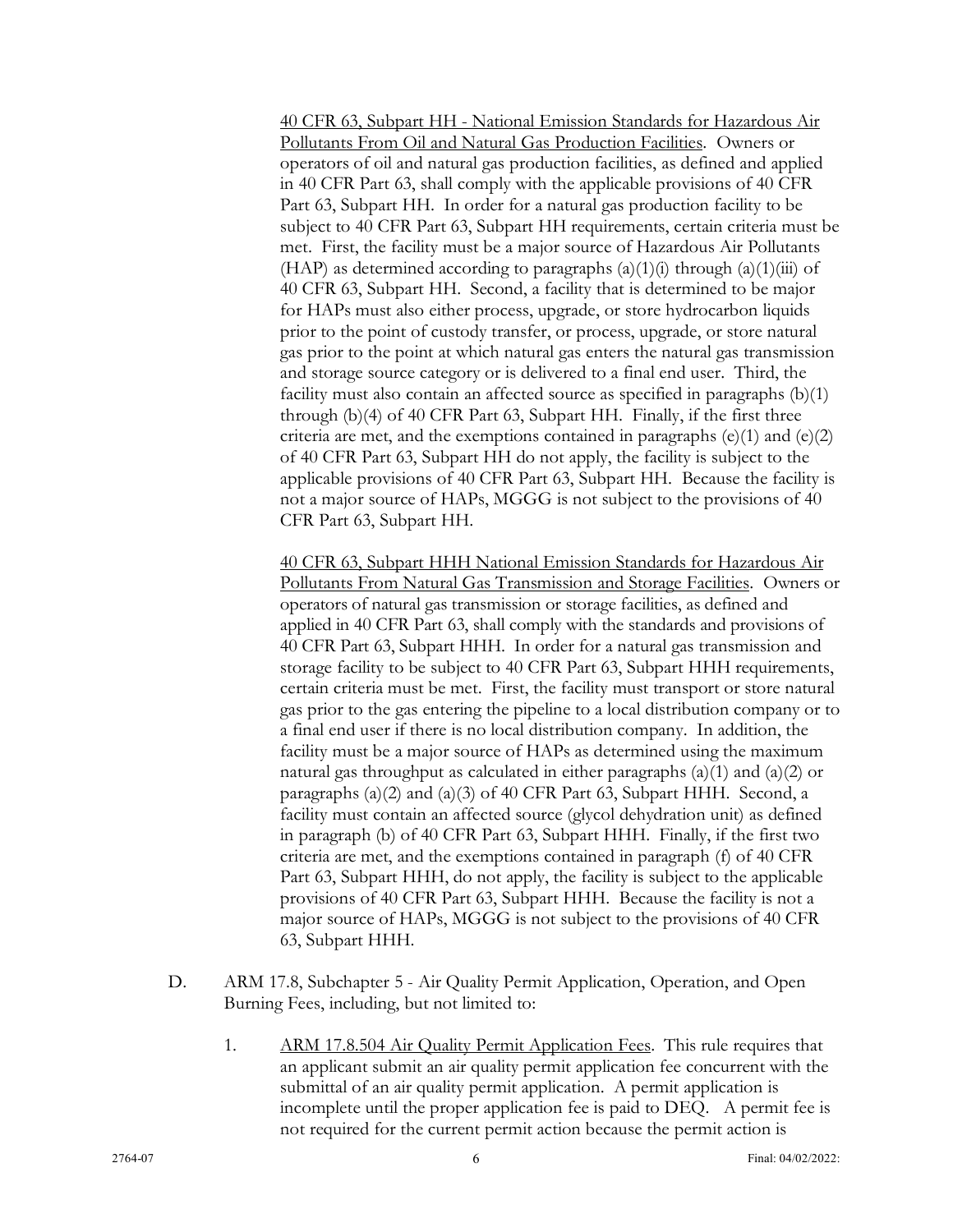considered an administrative change.

2. ARM 17.8.505 Air Quality Operation Fees. An annual air quality operation fee must, as a condition of continued operation, be submitted to DEQ by each source of air contaminants holding an air quality permit, excluding an open burning permit, issued by DEQ. This operation fee is based on the actual or estimated amount of air pollutants emitted during the previous calendar year.

An air quality operation fee is separate and distinct from an air quality permit application fee. The annual assessment and collection of the air quality operation fee, as described above, shall take place on a calendar-year basis.

DEQ may insert into any final permit issued after the effective date of these rules such conditions as may be necessary to require the payment of an air quality operation fee on a calendar-year basis, including provisions which pro-rate the required fee amount.

- E. ARM 17.8, Subchapter 7 Permit, Construction, and Operation of Air Contaminant Sources, including, but not limited to:
	- 1. ARM 17.8.740 Definitions. This rule is a list of applicable definitions used in this subchapter, unless indicated otherwise in a specific subchapter.
	- 2. ARM 17.8.743 Montana Air Quality Permits--When Required. This rule requires a facility to obtain an air quality permit or permit alteration if they construct, alter or use any air contaminant sources that have the PTE greater than 25 tons per year of any pollutant. MGGG has a PTE greater than 25 tons per year of  $NO<sub>x</sub>$ ; therefore, an air quality permit is required.
	- 3. ARM 17.8.744 Montana Air Quality Permits--General Exclusions. This rule identifies the activities that are not subject to the Montana Air Quality Permit program.
	- 4. ARM 17.8.745 Montana Air Quality Permit--Exclusion for De Minimis Changes. This rule identifies the de minimis changes at permitted facilities that are not subject to the Montana Air Quality Permit Program.
	- 6. ARM 17.8.748 New or Modified Emitting Units--Permit Application Requirements. (1) This rule requires that a permit application be submitted prior to installation, modification, or use of a source. A permit application was not required for the current permit action because the permit change is considered an administrative amendment. (7) This rule requires that the applicant notify the public by means of legal publication in a newspaper of general circulation in the area affected by the application for a permit. An affidavit of publication of public notice was not required for the current permit action because the permit change is considered an administrative permit change.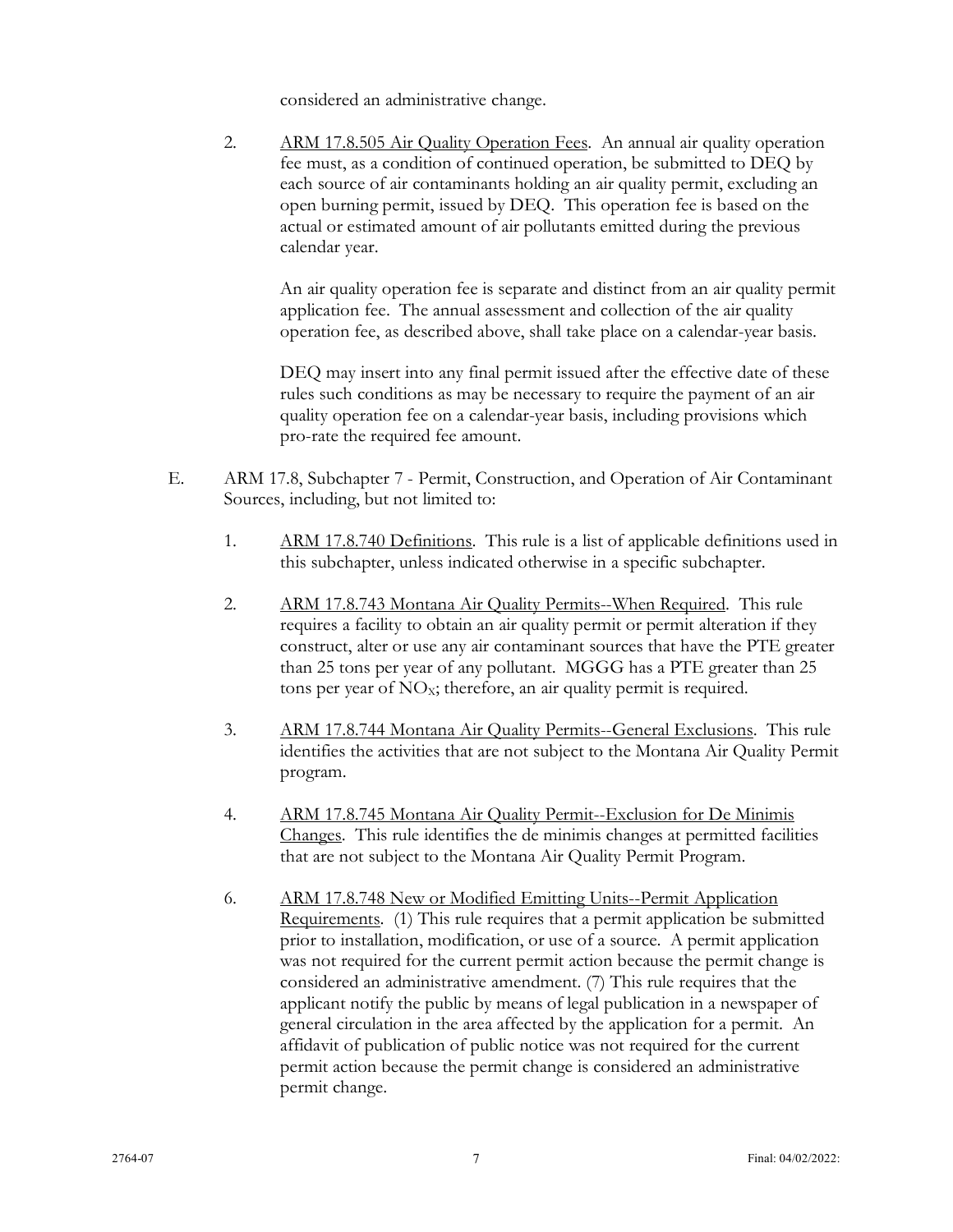- 6. ARM 17.8.749 Conditions for Issuance or Denial of Permit. This rule requires that the permits issued by DEQ must authorize the construction and operation of the facility or emitting unit subject to the conditions in the permit and the requirements of this subchapter. This rule also requires that the permit must contain any conditions necessary to assure compliance with the Federal Clean Air Act (FCAA), the Clean Air Act of Montana, and rules adopted under those acts.
- 7. ARM 17.8.752 Emission Control Requirements. This rule requires a source to install the maximum air pollution control capability that is technically practicable and economically feasible, except that BACT shall be utilized. A BACT determination was not required for the current permit action because there are no new or altered sources permitted as a part of this action and because the change is considered administrative.
- 8. ARM 17.8.755 Inspection of Permit. This rule requires that air quality permits shall be made available for inspection by DEQ at the location of the source.
- 9. ARM 17.8.756 Compliance with Other Statutes and Rules. This rule states that nothing in the permit shall be construed as relieving MGGG of the responsibility for complying with any applicable federal or Montana statute, rule, or standard, except as specifically provided in ARM 17.8.740, *et seq*.
- 10. ARM 17.8.759 Public Review of Permit Applications. This rule requires that MGGG notify the public by means of legal publication in a newspaper of general circulation in the area affected by the application for a permit. MGGG was not required to publish an affidavit of publication of public notice for the current permit action because the change is considered administrative.
- 11. ARM 17.8.762 Duration of Permit. An air quality permit shall be valid until revoked or modified as provided in this subchapter, except that a permit issued prior to construction of a new or altered source may contain a condition providing that the permit will expire unless construction is commenced within the time specified in the permit, which in no event may be less than 1 year after the permit is issued.
- 12. ARM 17.8.763 Revocation of Permit. An air quality permit may be revoked upon written request of the permittee, or for violations of any requirement of the Clean Air Act of Montana, rules adopted under the Clean Air Act of Montana, the FCAA, rules adopted under the FCAA, or any applicable requirement contained in the Montana State Implementation Plan (SIP).
- 13. ARM 17.8.764 Administrative Amendment to Permit. An air quality permit may be amended for changes in any applicable rules and standards adopted by the Board of Environmental Review (Board) or changed conditions of operation at a source or stack that do not result in an increase of emissions as a result of those changed conditions.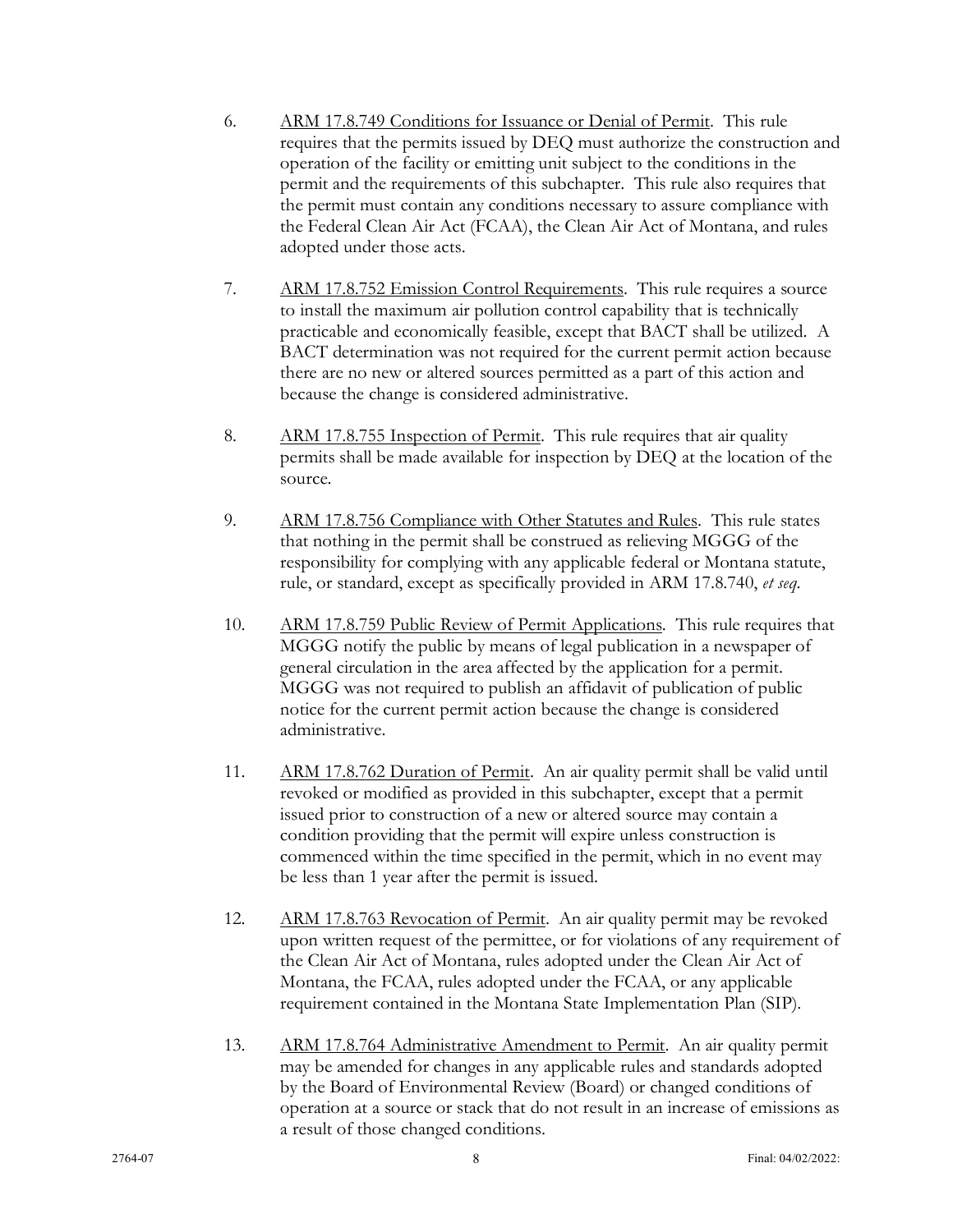The owner or operator of a facility may not increase the facility's emissions beyond permit limits unless the increase meets the criteria in ARM 17.8.745 for a de minimis change not requiring a permit, or unless the owner or operator applies for and receives another permit in accordance with ARM 17.8.748, ARM 17.8.749, ARM 17.8.752, ARM 17.8.755, and ARM 17.8.756, and with all applicable requirements in ARM Title 17, Chapter 8, Subchapters 8, 9, and 10.

- 14. ARM 17.8.765 Transfer of Permit. This rule states that an air quality permit may be transferred from one person to another if written notice of Intent to Transfer, including the names of the transferor and the transferee, is sent to DEQ.
- F. ARM 17.8, Subchapter 8 Prevention of Significant Deterioration of Air Quality, including, but not limited to:
	- 1. ARM 17.8.801 Definitions. This rule is a list of applicable definitions used in this subchapter.
	- 2. ARM 17.8.818 Review of Major Stationary Sources and Major Modification-- Source Applicability and Exemptions. The requirements contained in ARM 17.8.819 through ARM 17.8.827 shall apply to any major stationary source and any major modification, with respect to each pollutant subject to regulation under the FCAA that it would emit, except as this subchapter would otherwise allow.

This facility is not a major stationary source since this facility is not listed and does not have a PTE greater than 250 tons per year of any air pollutant (excluding fugitive emissions).

- G. ARM 17.8, Subchapter 12 Operating Permit Program Applicability, including, but not limited to:
	- 1. ARM 17.8.1201 Definitions. (23) Major Source under Section 7412 of the FCAA is defined as any stationary source having:
		- a.  $PTE > 100 \text{ tons/year}$  of any pollutant;
		- b. PTE  $> 10$  tons/year of any one HAP, PTE  $> 25$  tons/year of a combination of all HAPs, or lesser quantity as DEQ may establish by rule; or
		- c. PTE  $> 70$  tons/year of PM<sub>10</sub> in a serious PM<sub>10</sub> nonattainment area.
	- 2. ARM 17.8.1204 Air Quality Operating Permit Program Applicability. (1) Title V of the FCAA amendments of 1990 requires that all sources, as defined in ARM 17.8.1204 (1), obtain a Title V Operating Permit. In reviewing and issuing Air Quality Permit #2764-07 for MGGG, the following conclusions were made: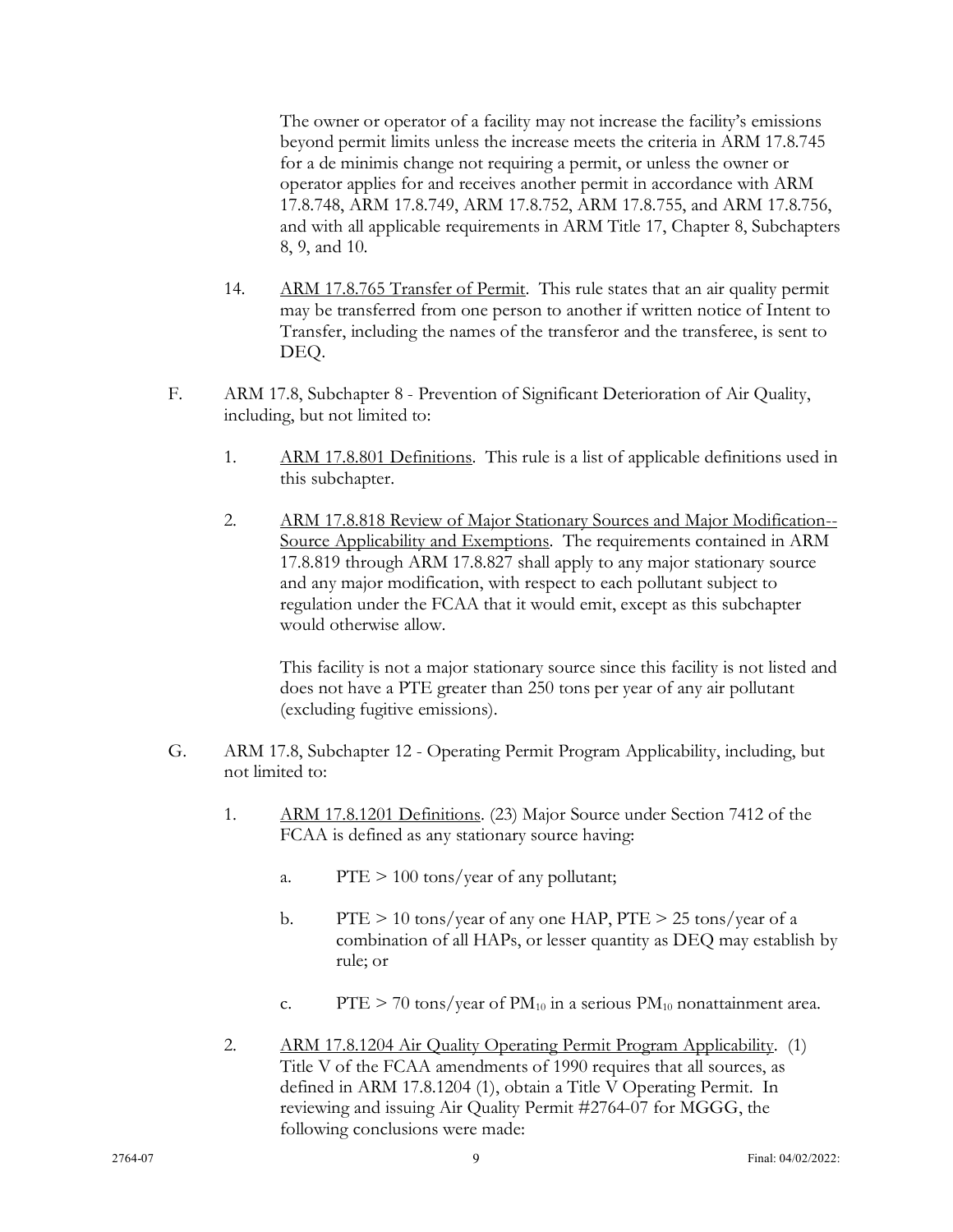- a. The facility's PTE is less than 100 tons/year for all criteria pollutants.
- b. The facility's PTE is less than 10 tons/year of any one HAP and less than 25 tons/year of all HAPs.
- c. This source is not located in a serious  $PM_{10}$  nonattainment area.
- d. This facility is not subject to any current NESHAP standards.
- e. This facility is not an NSPS affected source.
- f. This source is neither a Title IV affected source,
- g. This source is not a solid waste combustion unit.
- h. This source is not an EPA designated Title V source.

MGGG Permit #2764-07 includes a federally enforceable limit that allows the facility to stay below the Title V Operating Permit threshold. Therefore, the facility will not be required to obtain a Title V Operating Permit.

- h. ARM 17.8.1204(3). DEQ may exempt a source from the requirement to obtain an air quality operating permit by establishing federally enforceable limitations, which limit that source's PTE.
	- i. In applying for an exemption under this section, the owner or operator of the source shall certify to DEQ that the source's PTE does not require the source to obtain an air quality operating permit.
	- ii. Any source that obtains a federally enforceable limit on PTE shall annually certify that its actual emissions are less than those that would require the source to obtain an air quality operating permit.

DEQ determined that the annual reporting requirements contained in the permit are sufficient to satisfy this requirement.

3. ARM 17.8.1207 Certification of Truth, Accuracy, and Completeness. The compliance certification submittal required by ARM 17.8.1204(3) shall contain certification by a responsible official of truth, accuracy, and completeness. This certification, and any other certification required under this subchapter, shall state that, based on information and belief formed after reasonable inquiry, the statements and information in the document are true, accurate, and complete.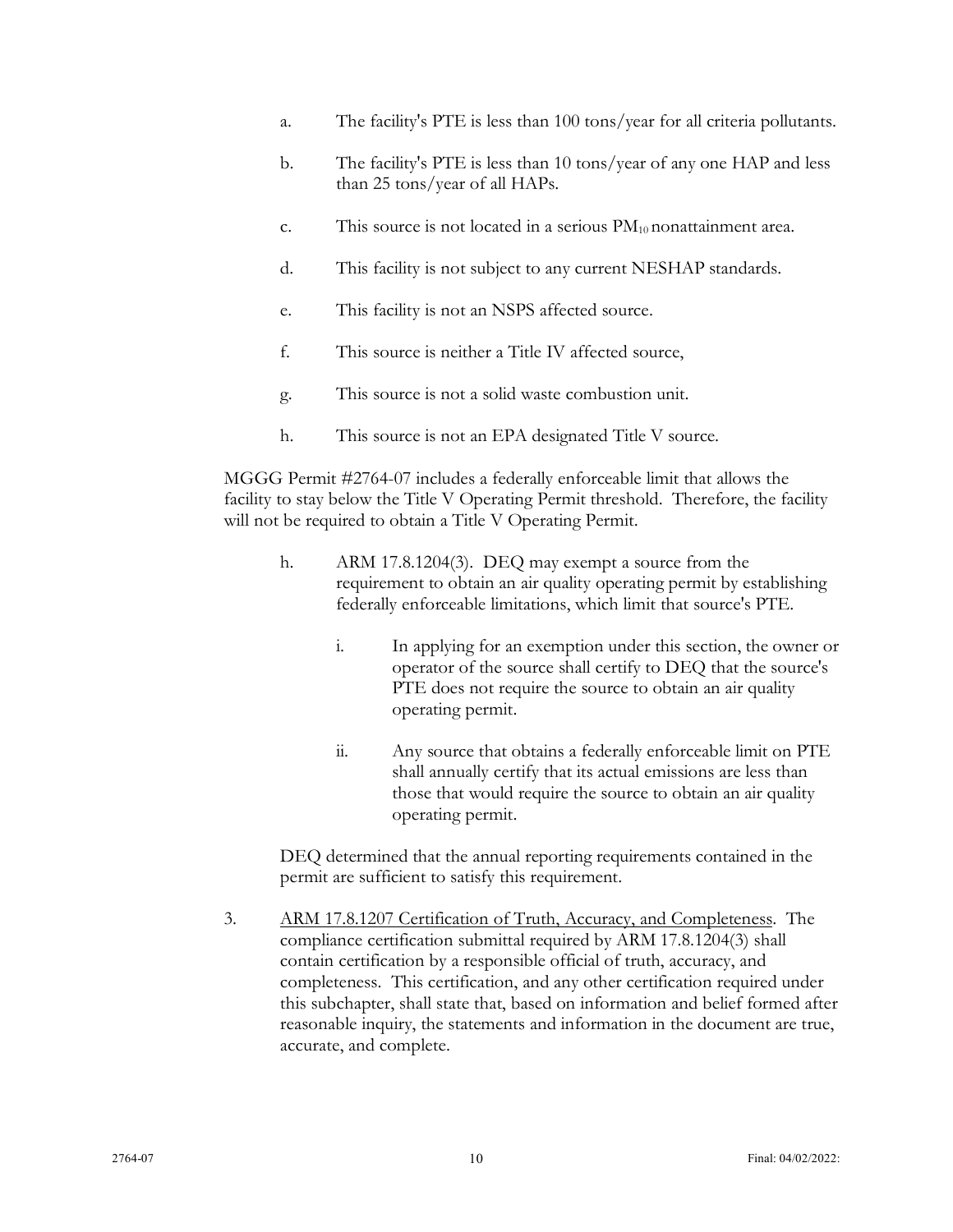#### III. BACT Determination

A BACT determination is required for each new or altered source. MGGG shall install on the new or altered source the maximum air pollution control capability, which is technically practicable and economically feasible, except that BACT shall be utilized. A BACT analysis is not required for the current permit action, because there are no new or altered sources permitted as a part of this action and because the change is considered administrative permit action.

#### IV. Emission Inventory

|                             | Tons/Year |           |       |              |       |                |
|-----------------------------|-----------|-----------|-------|--------------|-------|----------------|
| Source                      | PM        | $PM_{10}$ |       | $NOx$ VOC CO |       | $SO_{X}$       |
| 825-hp Superior             | 0.31      | 0.31      | 95.61 | 1.59         | 14.32 | 0.02           |
| Sivalls Dehydrator Reboiler | 0.01      | 0.01      | 0.08  | 0.00         | 0.02  | $0.00^{\circ}$ |
| Heaters                     | 0.05      | 0.05      | 0.44  | 0.02         | 0.09  | $0.00^{\circ}$ |
| Total                       | 0.37      | 0.37      | 96.13 | 1.61         | 14.33 | 0.02           |

<sup>(</sup>SOURCE #01)

**<sup>825-</sup>hp Superior 6GTL/W62 Compressor Engine**

| <b>Brake Horsepower:</b>  |       | 825<br>bhp                                                                                                               |
|---------------------------|-------|--------------------------------------------------------------------------------------------------------------------------|
| Hours of Operation:       |       | $\frac{hr}{yr}$<br>8760                                                                                                  |
| Max Fuel Combustion Rate: |       | 8.50 MBtu/bhp-hr * 825 bhp= 7,013 MBtu/hr * 1 MMBtu/1,000                                                                |
|                           |       | $MBtu = 7.01 \text{ MMBtu/hr}$                                                                                           |
| Fuel Heating Value:       | 1,000 | Btu/SCF or 0.0010 MMSCF/MMBtu                                                                                            |
| PM Emissions              |       |                                                                                                                          |
| <b>Emission Factor:</b>   | 10.00 | lb/MMSCF {FIRE, PC Version, 1/95, 2-02-002-02}                                                                           |
| Calculations:             | 10.00 | $lb/MMSCF * 0.001 MMSCF/MMBtu * 7.01 MMBtu/hr = 0.07 lb/hr$                                                              |
|                           | 0.07  | $\frac{\text{lb}}{\text{hr}} * 8760 \text{ hr}/\text{yr} * 0.0005 \text{ ton} / \text{lb} = 0.31 \text{ ton}/\text{yr}$  |
| $PM_{10}$ Emissions       |       |                                                                                                                          |
| <b>Emission Factor:</b>   | 10.00 | lb/MMSCF {FIRE, PC Version, 1/95, 2-02-002-02}                                                                           |
| Calculations:             | 10.00 | $lb/MMSCF * 0.001 MMSCF/MMBtu * 7.01 MMBtu/hr = 0.07 lb/hr$                                                              |
|                           | 0.07  | $\frac{\text{lb}}{\text{hr}} * 8760 \text{ hr}/\text{yr} * 0.0005 \text{ ton} / \text{lb} = 0.31 \text{ ton}/\text{yr}$  |
| $NOx$ Emissions           |       |                                                                                                                          |
| <b>Emission Factor:</b>   | 12.00 | gram/bhp-hr {Manufacturer's Data}                                                                                        |
| Calculations:             | 12.00 | gram/bhp-hr * 825 bhp * 0.002205 lb/gram =<br>$21.83$ lb/hr                                                              |
|                           | 21.83 | $\frac{\text{lb}}{\text{hr}} * 8760 \text{ hr}/\text{yr} * 0.0005 \text{ ton} / \text{lb} = 95.61 \text{ ton}/\text{yr}$ |
| CO Emissions              |       |                                                                                                                          |
| <b>Emission Factor:</b>   | 1.80  | gram/bhp-hr {Manufacturer's Data}                                                                                        |
| Calculations:             | 1.80  | gram/bhp-hr * 825 bhp * 0.002205 lb/gram = 3.27 lb/hr                                                                    |
|                           | 3.27  | $\frac{\text{lb}}{\text{hr}}$ * 8760 hr/yr * 0.0005 ton/lb = 14.32 ton/yr                                                |
|                           |       |                                                                                                                          |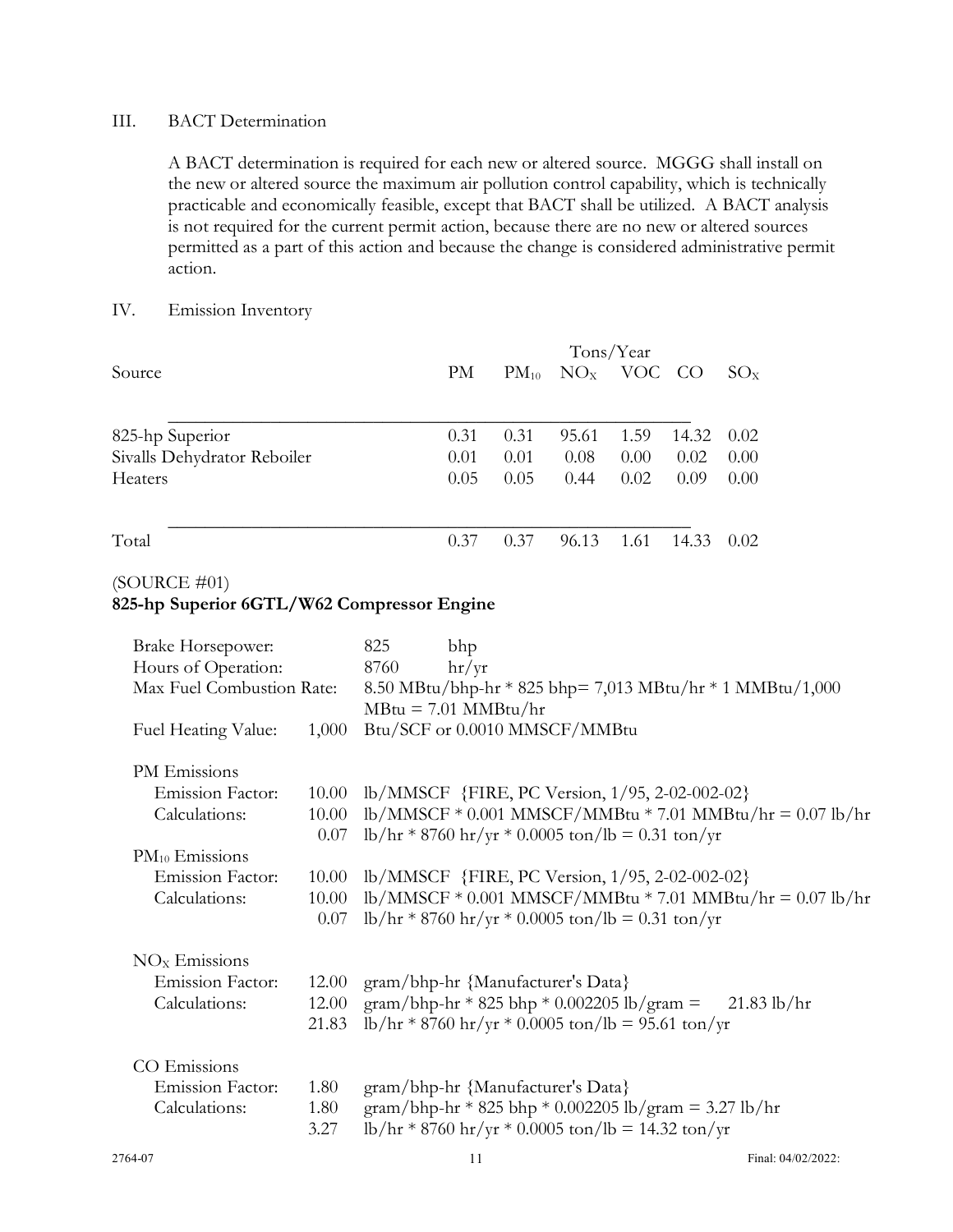| VOC Emissions<br><b>Emission Factor:</b><br>Calculations: | 0.20<br>0.20   | gram/bhp-hr {Manufacturer's Data}<br>gram/bhp-hr * 825 bhp * 0.002205 lb/gram = 0.36 lb/hr |                       |
|-----------------------------------------------------------|----------------|--------------------------------------------------------------------------------------------|-----------------------|
| $SOx$ Emissions                                           | 0.36           | $lb/hr * 8760 hr/yr * 0.0005 ton/lb = 1.59 ton/yr$                                         |                       |
| <b>Emission Factor:</b>                                   | 0.60           | lb/MMSCF {FIRE, PC Version, 1/95, 2-02-002-02}                                             |                       |
| Calculations:                                             | 0.60           | $lb/MMSCF * 0.001 MMSCF/MMBtu * 7.01 MMBtu/hr =$                                           |                       |
|                                                           | $0.0051$ lb/hr |                                                                                            |                       |
|                                                           |                | 0.0051 lb/hr * 8760 hr/yr * 0.0005 ton/lb =                                                | $0.02 \text{ ton/yr}$ |
|                                                           |                |                                                                                            |                       |

#### (SOURCE #02) **Sivalls Dehydrator Reboiler**

| Hours of Operation:<br>Max Fuel Combustion Rate:<br>Fuel Heating Value: |                | hr/yr<br>8,760<br>0.175 MMBtu/hr {Information from company}<br>1,000 Btu/SCF or 0.0010 MMSCF/MMBtu<br>$0.00018$ MMSCF/hr |
|-------------------------------------------------------------------------|----------------|--------------------------------------------------------------------------------------------------------------------------|
| PM Emissions<br><b>Emission Factor:</b><br>Calculations:                | 12.00<br>12.00 | $lb/MMSCF$ {AP-42, 1.4-1}<br>$lb/MMSCF * 0.00018 MMSCF/hr = 0.0021 lb/hr$                                                |
|                                                                         | 0.002          | $\frac{\text{lb}}{\text{hr}}$ * 8760 hr/yr * 0.0005 ton/lb = 0.01 ton/yr                                                 |
| $PM_{10}$ Emissions                                                     |                |                                                                                                                          |
| <b>Emission Factor:</b><br>Calculations:                                | 12.00<br>12.00 | $lb/MMSCF$ {AP-42, 1.4-1}<br>$lb/MMSCF * 0.00018 MMSCF/hr = 0.0021 lb/hr$                                                |
|                                                                         | 0.002          | $\frac{\text{lb}}{\text{hr}} * 8760 \text{ hr}/\text{yr} * 0.0005 \text{ ton} / \text{lb} = 0.01 \text{ ton}/\text{yr}$  |
| $NOx$ Emissions                                                         |                |                                                                                                                          |
| <b>Emission Factor:</b>                                                 |                | 100.00 lb/MMSCF {AP-42, 1.4-1}                                                                                           |
| Calculations:                                                           |                | 100.00 lb/MMSCF $*$ 0.00018 MMSCF/hr = 0.0175 lb/hr<br>0.018 lb/hr * 8760 hr/yr * 0.0005 ton/lb = 0.08 ton/yr            |
| CO Emissions                                                            |                |                                                                                                                          |
| <b>Emission Factor:</b>                                                 | 21.00          | $lb/MMSCF$ {AP-42, 1.4-1}                                                                                                |
| Calculations:                                                           | 21.00          | $lb/MMSCF * 0.00018 MMSCF/hr = 0.0037 lb/hr$                                                                             |
|                                                                         | 0.004          | $\frac{\text{lb}}{\text{hr}}$ * 8760 hr/yr * 0.0005 ton/lb = 0.02 ton/yr                                                 |
| <b>VOC Emissions</b>                                                    |                |                                                                                                                          |
| <b>Emission Factor:</b><br>Calculations:                                | 5.30<br>5.30   | lb/MMSCF {FIRE, PC Version, SCC10200603}<br>$lb/MMSCF * 0.00018 MMSCF/hr = 0.0009 lb/hr$                                 |
|                                                                         | 0.001          | $\frac{\text{lb}}{\text{hr}}$ * 8760 hr/yr * 0.0005 ton/lb = 0.00 ton/yr                                                 |
| $\rm SO_{X}$ Emissions                                                  |                |                                                                                                                          |
| Emission Factor:                                                        | 0.60           | $lb/MMSCF$ {AP-42, 1.4-1}                                                                                                |
| Calculations:                                                           | 0.60           | $lb/MMSCF * 0.00018 MMSCF/hr = 0.0001 lb/hr$                                                                             |
|                                                                         | 0.0001         | $\frac{\text{lb}}{\text{hr}}$ * 8760 hr/yr * 0.0005 ton/lb = 0.00 ton/yr                                                 |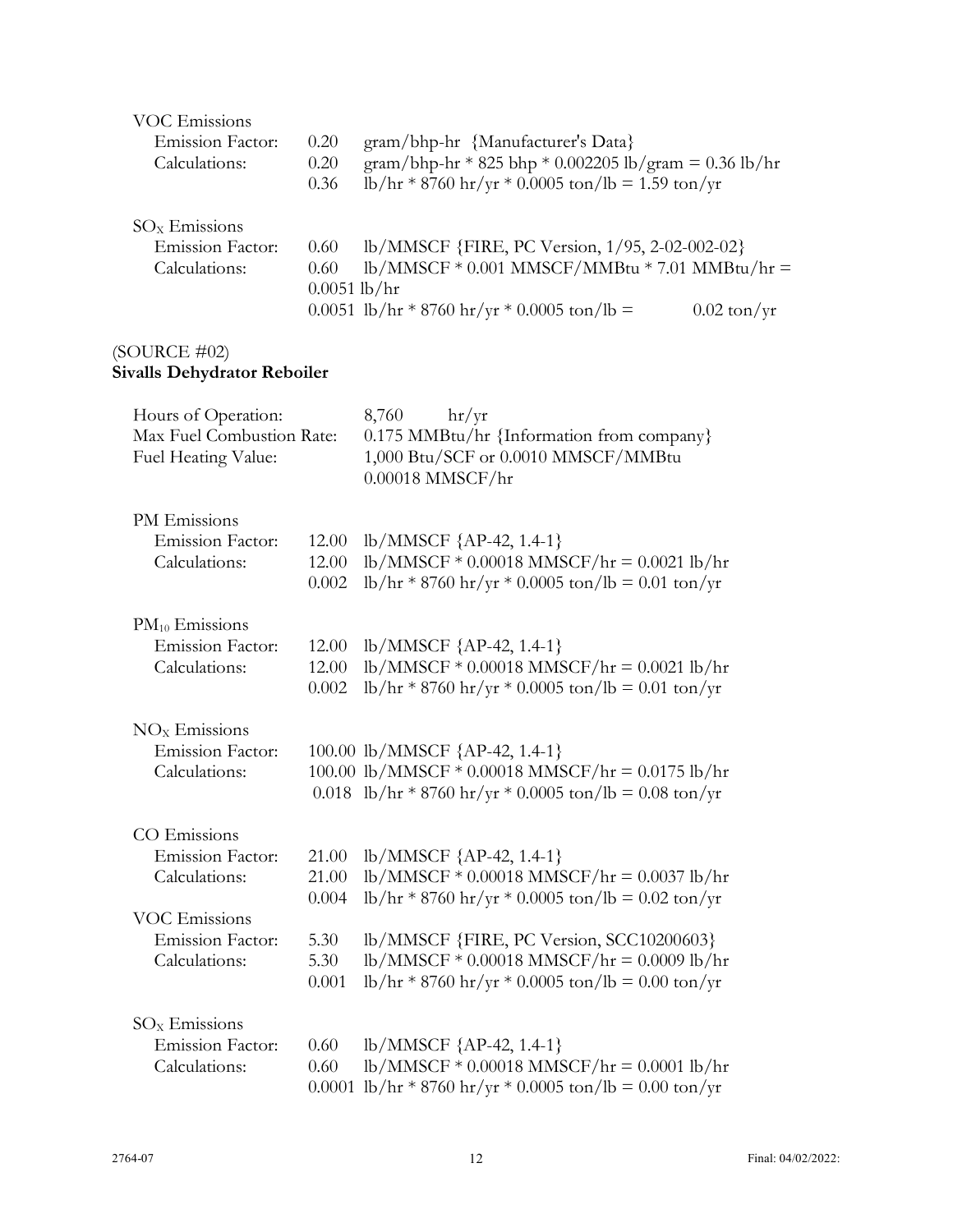# (SOURCE #03) **Various Building Heaters < 1 MMBtu/hr**

| Hours of Operation:<br>Max Fuel Combustion Rate:<br>Fuel Heating Value: |              | 8,760hr/yr Montana Power Contract<br>1.00 MMBtu/hr {Information from company}<br>1,000 Btu/SCF or 0.0010 MMSCF/MMBtu<br>$0.00100$ MMSCF/hr                                                                                          |  |  |
|-------------------------------------------------------------------------|--------------|-------------------------------------------------------------------------------------------------------------------------------------------------------------------------------------------------------------------------------------|--|--|
| PM Emissions                                                            | 12.00        | $lb/MMSCF$ {AP-42, 1.4-1}                                                                                                                                                                                                           |  |  |
| Emission Factor:                                                        | 12.00        | $lb/MMSCF * 0.00100 MMSCF/hr = 0.0120 lb/hr$                                                                                                                                                                                        |  |  |
| Calculations:                                                           | 0.012        | $\frac{\text{lb}}{\text{hr}} * 8760 \text{ hr}/\text{yr} * 0.0005 \text{ ton} / \text{lb} = 0.05 \text{ ton}/\text{yr}$                                                                                                             |  |  |
| $PM_{10}$ Emissions                                                     | 12.00        | lb/MMSCF {AP-42, 1.4-1}                                                                                                                                                                                                             |  |  |
| Emission Factor:                                                        | 12.00        | lb/MMSCF * 0.00100 MMSCF/hr = 0.0120 lb/hr                                                                                                                                                                                          |  |  |
| Calculations:                                                           | 0.012        | $\frac{\text{lb}}{\text{hr}} * 8760 \text{ hr}/\text{yr} * 0.0005 \text{ ton} / \text{lb} = 0.05 \text{ ton}/\text{yr}$                                                                                                             |  |  |
| $NOx$ Emissions<br>Emission Factor:<br>Calculations:                    | 0.10         | 100.00 lb/MMSCF {AP-42, 1.4-1}<br>100.00 lb/MMSCF $*$ 0.00100 MMSCF/hr = 0.1000 lb/hr<br>$\frac{\text{lb}}{\text{hr}} * 8760 \frac{\text{hr}}{\text{yr}} * 0.0005 \frac{\text{ton}}{\text{lb}} = 0.44 \frac{\text{ton}}{\text{yr}}$ |  |  |
| CO Emissions                                                            | 21.00        | lb/MMSCF {AP-42, 1.4-1}                                                                                                                                                                                                             |  |  |
| <b>Emission Factor:</b>                                                 | 21.00        | lb/MMSCF * 0.00100 MMSCF/hr = 0.0210 lb/hr                                                                                                                                                                                          |  |  |
| Calculations:                                                           | 0.021        | $\frac{\text{lb}}{\text{hr}} * 8760 \text{ hr}/\text{yr} * 0.0005 \text{ ton} / \text{lb} = 0.09 \text{ ton}/\text{yr}$                                                                                                             |  |  |
| <b>VOC Emissions</b>                                                    | 5.30         | $lb/MMSCF$ {AP-42, 1.4-1}                                                                                                                                                                                                           |  |  |
| <b>Emission Factor:</b>                                                 | 5.30         | $lb/MMSCF * 0.00100 MMSCF/hr = 0.0053 lb/hr$                                                                                                                                                                                        |  |  |
| Calculations:                                                           | 0.0053       | $\frac{\text{lb}}{\text{hr}} * 8760 \text{ hr}/\text{yr} * 0.0005 \text{ ton} / \text{lb} = 0.02 \text{ ton}/\text{yr}$                                                                                                             |  |  |
| $SOx$ Emissions<br><b>Emission Factor:</b><br>Calculations:             | 0.60<br>0.60 | $lb/MMSCF$ {AP-42, 1.4-1}<br>lb/MMSCF * 0.00100 MMSCF/hr = 0.0006 lb/hr<br>0.0006 lb/hr * 8760 hr/yr * 0.0005 ton/lb = 0.00 ton/yr                                                                                                  |  |  |

# V. Existing Air Quality

Permit #2764-07 is issued for the operation of a natural gas compressor station and associated equipment to be located at the SE¼ of the SE¼ of Section 24, Township 36 North, Range 5 West, in Glacier County, Montana. The existing air quality of the area is expected to be in compliance with all state and federal requirements.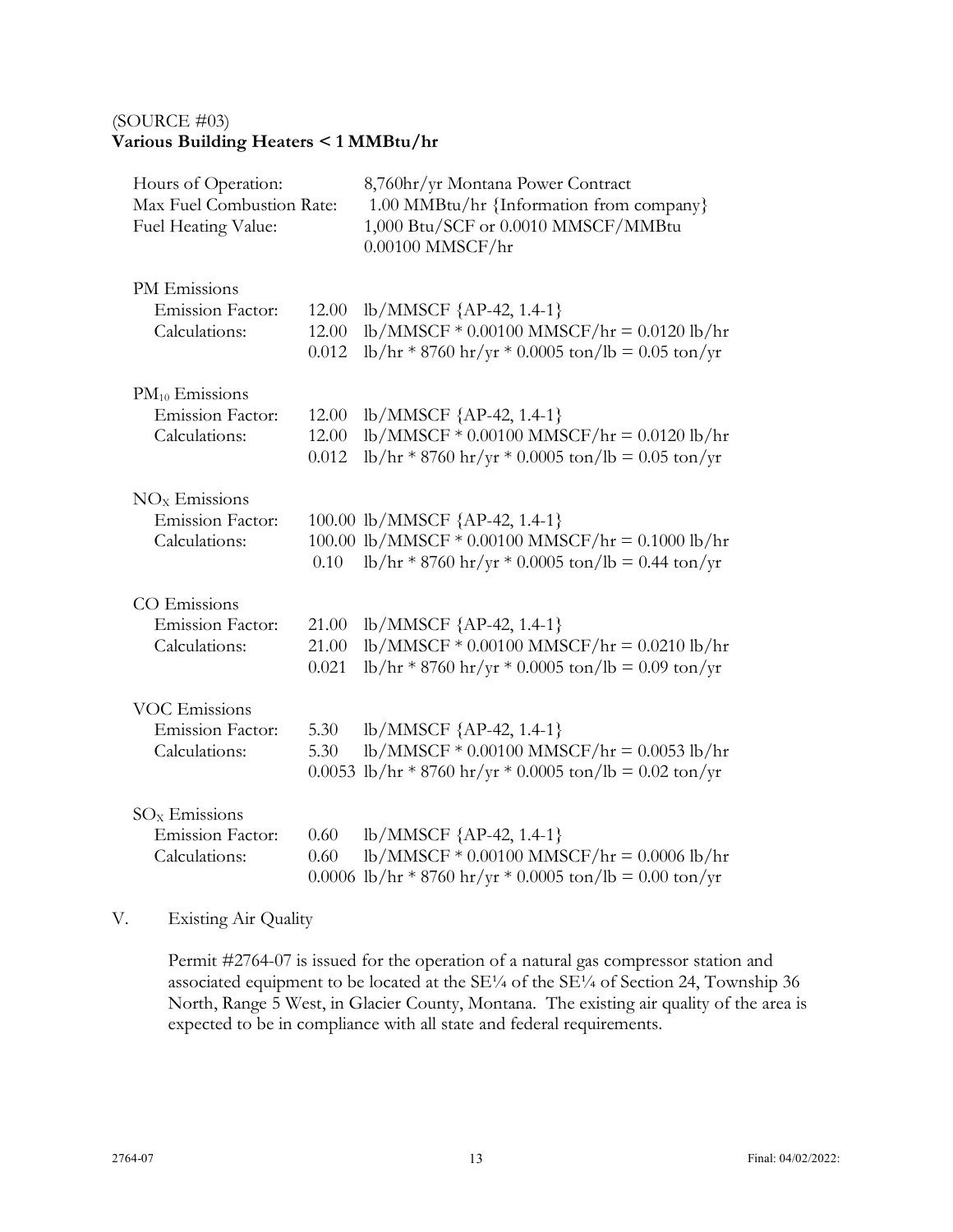## VI. Ambient Air Impact Analysis

Permit #2764-07 allows the operation of a natural gas compressor station and associated equipment to be located in the  $SE\frac{1}{4}$  of the  $SE\frac{1}{4}$  of Section 24, Township 36 North, Range 5 West, in Glacier County, Montana. DEQ believes that the amount of controlled emissions generated by this project will not exceed any set ambient air quality standard. Previously, ambient air quality modeling was conducted for all compressor stations in and near Glacier, Toole, Liberty, and Pondera Counties using two EPA guideline models (ISC2 and COMPLEX). The meteorological data used was taken from the Great Falls Airport National Weather Service station. The modeling for the Cut Bank Field, Station 025 assumed approximately 120.7 tons per year of  $NO<sub>x</sub>$  and 120.7 tons per year of CO. This facility is currently permitted to emit less than 100 tons per year of  $NO<sub>x</sub>$  and CO.

Therefore, DEQ expects MGGG to continue to operate in compliance with the applicable ambient air quality standards by operating in accordance with the operational conditions and limitations included in the permit.

# VII. Taking or Damaging Implication Analysis

As required by 2-10-101 through 105, MCA, DEQ conducted a private property taking and damaging assessment and determined there are no taking or damaging implications.

| <b>YES</b>                | NO                |                                                                                              |
|---------------------------|-------------------|----------------------------------------------------------------------------------------------|
| $\boldsymbol{\mathrm{X}}$ |                   | 1. Does the action pertain to land or water management or environmental regulation           |
|                           |                   | affecting private real property or water rights?                                             |
|                           | X                 | 2. Does the action result in either a permanent or indefinite physical occupation of private |
|                           |                   | property?                                                                                    |
|                           | X                 | 3. Does the action deny a fundamental attribute of ownership? (ex.: right to exclude others, |
|                           |                   | disposal of property)                                                                        |
|                           | X                 | 4. Does the action deprive the owner of all economically viable uses of the property?        |
|                           | X                 | 5. Does the action require a property owner to dedicate a portion of property or to grant an |
|                           |                   | easement? [If no, go to $(6)$ ].                                                             |
|                           |                   | 5a. Is there a reasonable, specific connection between the government requirement and        |
|                           |                   | legitimate state interests?                                                                  |
|                           |                   | 5b. Is the government requirement roughly proportional to the impact of the proposed use     |
|                           |                   | of the property?                                                                             |
|                           | X                 | 6. Does the action have a severe impact on the value of the property? (consider economic     |
|                           |                   | impact, investment-backed expectations, character of government action)                      |
|                           | X                 | 7. Does the action damage the property by causing some physical disturbance with respect     |
|                           |                   | to the property in excess of that sustained by the public generally?                         |
|                           | X                 | 7a. Is the impact of government action direct, peculiar, and significant?                    |
|                           | X                 | 7b. Has government action resulted in the property becoming practically inaccessible,        |
|                           |                   | waterlogged or flooded?                                                                      |
|                           | $X_{\mathcal{E}}$ | 7c. Has government action lowered property values by more than 30% and necessitated the      |
|                           |                   | physical taking of adjacent property or property across a public way from the property in    |
|                           |                   | question?                                                                                    |
|                           | X                 | Takings or damaging implications? (Taking or damaging implications exist if YES is           |